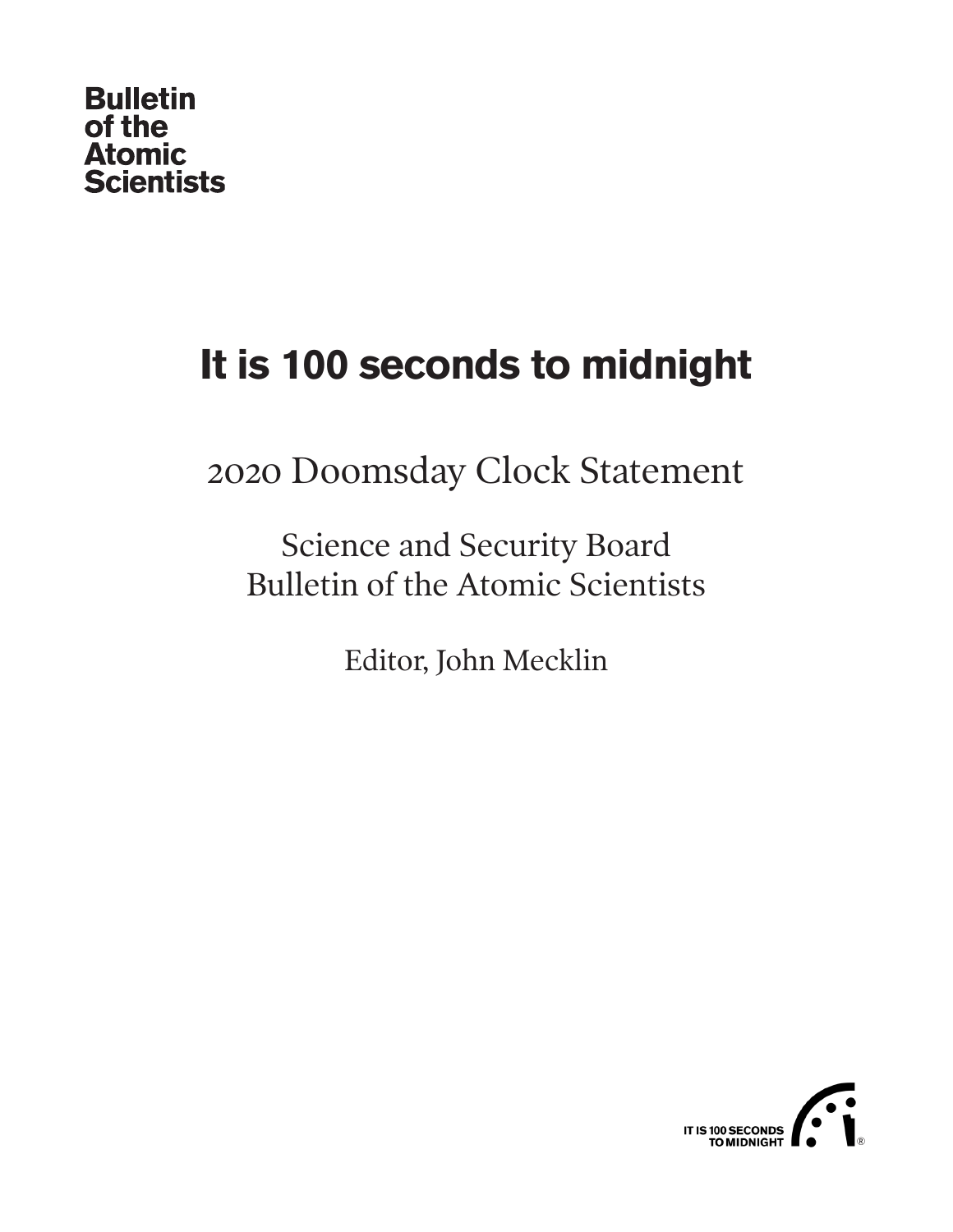### **Inside the two-minute warning**

In the year 2020, several important anniversaries should cause us all to assess progress, or lack thereof, toward a safer and more secure planet. April marks the 50th anniversary of Earth Day, established to advocate for a healthy and sustainable environment. On the first Earth Day— April 22, 1970—20 million Americans, almost 10 percent of the US population, took to the streets to advocate for more sustainable practices. May 2020 also marks the 50th anniversary of the Treaty on the Non-Proliferation of Nuclear Weapons (NPT), a landmark agreement that became the bedrock for global efforts at nuclear arms control. July and August 2020 will also mark the 75th anniversary of the testing and then the use of nuclear weapons in Hiroshima and Nagasaki, the first and only time such weapons have been brandished as an instrument of war. Efforts to curb their use have been on-going ever since.

The past 75 years have seen the risks of nuclear war reach startling heights that have included the United States and Soviet Union testing hydrogen bombs; multiple moments when by either accident or design a nuclear exchange between the great powers seemed possible if not probable; an increasing number of states obtaining nuclear weapons; and most recently North Korean and American leaders exchanging childish name calling and not-so-childish nuclear threats. On the climate side, the past 50 years have resulted in a growing consensus that humans are dangerously disrupting their environment. As early as 1978, the *Bulletin of the Atomic Scientists* asked the question "Is mankind warming the earth?" with a cover story that answered "Yes."

But just as humanity has come perilously close to obliterating itself, it has also experienced moments of exquisite forethought, well-planned efforts to protect the planet accomplished by determined people. Political leaders were able to cut the number of total nuclear warheads significantly, and undertake a series of confidencebuilding measures that reduced the likelihood of nuclear war. In 2016, another optimistic moment appeared: Countries from around the world began charting paths toward reducing greenhouse gas emissions and investing in bridges to a cleaner future by adopting the Paris agreement, which builds on the UN Framework Convention on Climate Change process.

The Bulletin's Science and Security Board convened in Chicago in November 2019 with a keen recognition of this year's historic anniversaries. What follows is an acknowledgment that we live in troubling times, with the risk of nuclear accident seemingly growing by the day as the time available to responsibly stem the climate crisis shrinks just as quickly. For these reasons, and others spelled out in the pages that follow, the time on the Doomsday Clock continues to tick ever closer to midnight.

As seasoned watchers know, the Doomsday Clock did not move in 2019. But the Clock's minute hand was set forward in January 2018 by 30 seconds, to two minutes before midnight, the closest it had been to midnight since 1953 in the early years of the Cold War. Previously, the Clock was moved from three minutes to midnight to two and a half minutes to midnight in January 2017. This year, the Science and Security Board moved the time from two minutes to 100 seconds to midnight, a decision taken in full recognition of its historic nature. You will see in the following statement the articulation of why board members reset the clock, and what they suggest leaders and citizens around the world do to eventually begin moving it away from midnight.

US sports terminology provides an analogy for the current moment. As fans who watch it know, American football incorporates a two-minute warning, a break at the end of each half that differentiates the last two minutes from all that came before. Decisions are made with different strategic reference points, and expectations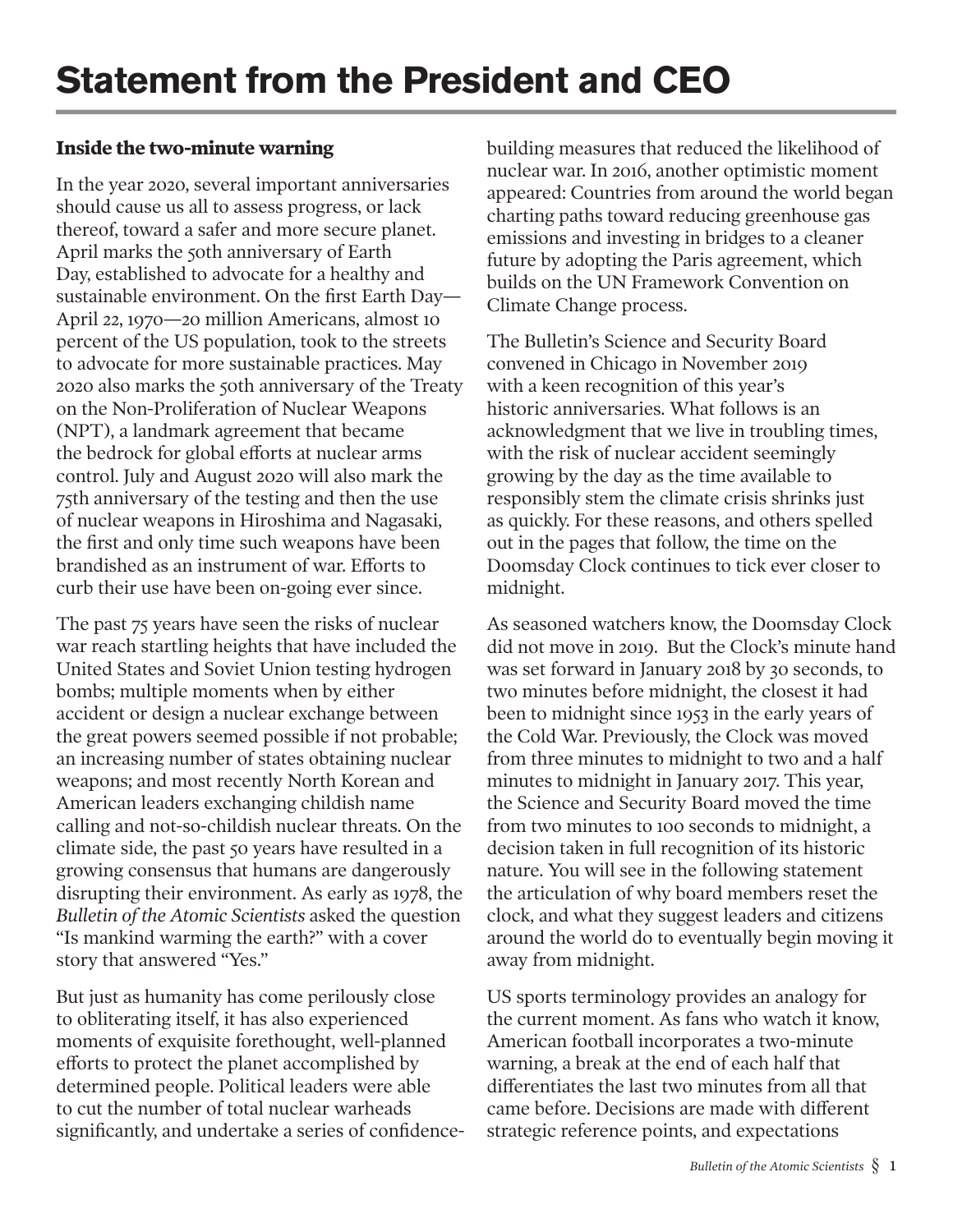## **Statement from the President and CEO (cont.)**

are raised for decisive action. The last two minutes bring newfound vigilance and focus to participants and viewers alike. Every second matters.

As far as the Bulletin and the Doomsday Clock are concerned, the world has entered into the realm of the two-minute warning, a period when danger is high and the margin for error low. The moment demands attention and new, creative responses. If decision makers continue to fail to act pretending that being inside two minutes is no more urgent than the preceding period—citizens around the world should rightfully echo the words of climate activist Greta Thunberg and ask: "How dare you?"

Public engagement and civic action are needed and needed urgently. Science and technology can bring enormous benefits, but without constant vigilance, they bring enormous risks as well. The Bulletin of the Atomic Scientists is grateful to our supporters, who allow us to carry on our important work and share it with our growing global audience. More people came to the Bulletin's website in 2019 than any year prior, and our magazine continues to be read and downloaded by followers around the world. The resurgent interest in issues of nuclear risk, climate change, and other disruptive technologies, especially among those 35 years and younger, shows that young people are hardly apathetic to the deteriorating environment in which we now operate. Rather, it shows that tomorrow's leaders are seeking new images, messages, policies, and approaches and no longer assume that today's leaders will keep them safe and secure.

I thank the members of the Bulletin's Science and Security Board for once again taking seriously their responsibility for setting the Doomsday Clock and producing this statement to explain their decision. John Mecklin, the Bulletin's editorin-chief and the writer of this report, ensured that it offers the strongest possible articulation of the ideas and approaches that were discussed

among the Board's expert membership. None of this would have been possible without the support of foundations, corporations and individuals who contribute to the Bulletin year in and year out. For a full listing of our financial supporters, please see our annual report on our website at the thebulletin.org.

In addition to the anniversaries listed above, December 2020 also marks the 75th anniversary of the first edition of the *Bulletin of the Atomic Scientists*, initially a six-page, black-and-white bulletin and later a magazine, created in anticipation that "the atom bomb would be on the first of many dangerous presents from Pandora's box of modern science." Over the years, we've published debates and recommendations that have laid the foundation for turning the hands of the Doomsday Clock away from midnight. We have done it before, which means we can certainly do it again. In 2020, however, world leaders have less time before midnight in which to make their decisions, and the need to take urgent action to reduce the risk of nuclear war and climate change is great. Please continue to petition your leaders to act now, and as if their lives depend upon it. Because theirs—and ours—most certainly do.

Rachel Bronson, PhD President & CEO 23 January, 2020 Chicago, IL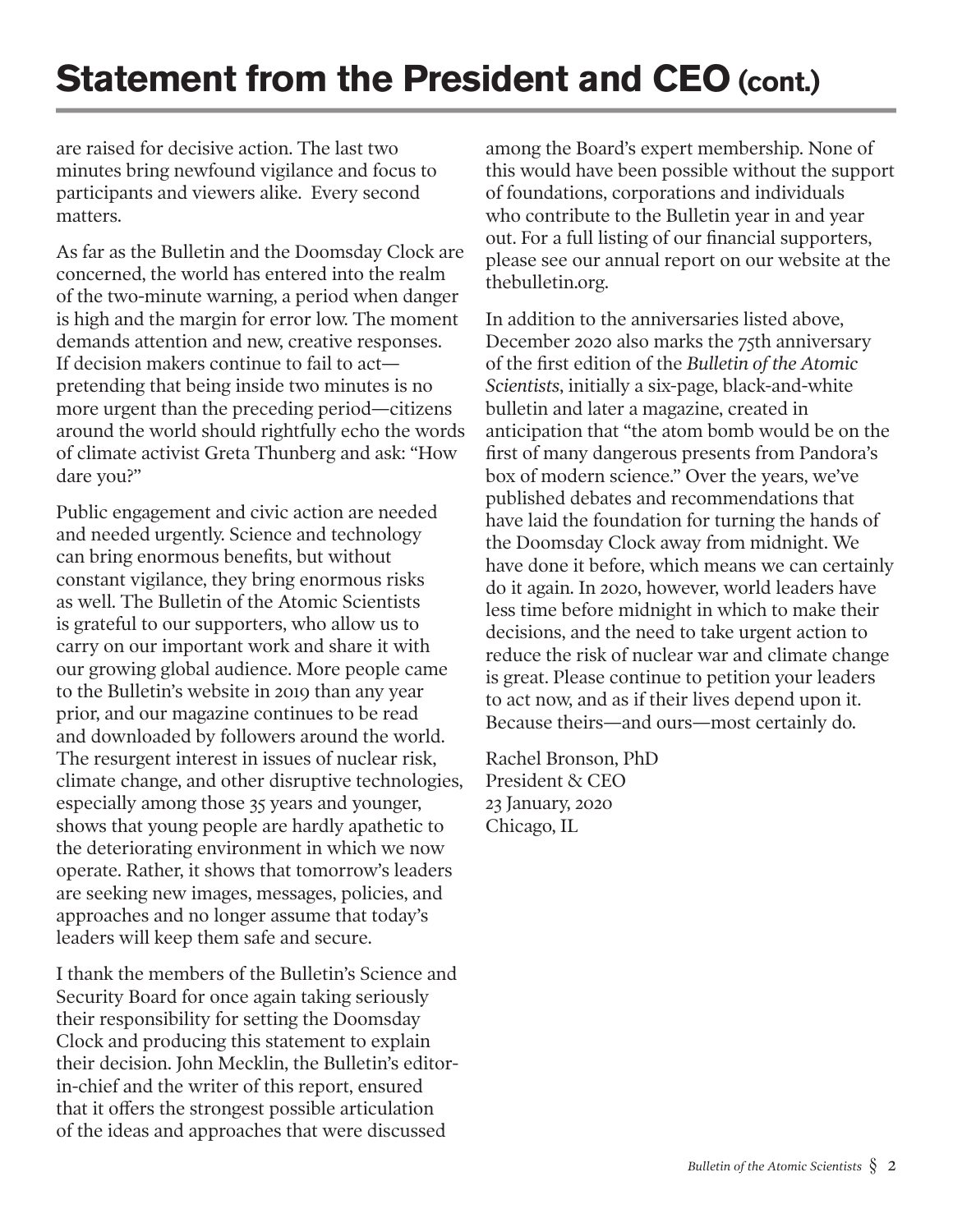*Editor's note: Founded in 1945 by University of Chicago scientists who had helped develop the first atomic weapons in the Manhattan Project, the* Bulletin of the Atomic Scientists *created the Doomsday Clock two years later, using the imagery of apocalypse (midnight) and the contemporary idiom of nuclear explosion (countdown to zero) to convey threats to humanity and the planet. The decision to move (or to leave in place) the minute hand of the Doomsday Clock is made every year by the* Bulletin*'s Science and Security Board in consultation with its Board of Sponsors, which includes 13 Nobel laureates. The Clock has become a universally recognized indicator of the world's vulnerability to catastrophe from nuclear weapons, climate change, and new technologies emerging in other domains.*

#### **To: Leaders and citizens of the world Re: Closer than ever: It is 100 seconds to midnight Date: January 23, 2020**

Humanity continues to face two simultaneous existential dangers—nuclear war and climate change—that are compounded by a threat multiplier, cyber-enabled information warfare, that undercuts society's ability to respond. The international security situation is dire, not just because these threats exist, but because world leaders have allowed the international political infrastructure for managing them to erode.

In the nuclear realm, national leaders have ended or undermined several major arms control treaties and negotiations during the last year, creating an environment conducive to a renewed nuclear arms race, to the proliferation of nuclear weapons, and to lowered barriers to nuclear war. Political conflicts regarding nuclear programs in Iran and North Korea remain unresolved and are, if anything, worsening. US-Russia cooperation on arms control and disarmament is all but nonexistent.

Public awareness of the climate crisis grew over the course of 2019, largely because of mass protests by young people around the world. Just the same, governmental action on climate change still falls far short of meeting the challenge at hand. At UN climate meetings last year, national delegates made fine speeches but put forward few concrete plans to further limit the carbon dioxide emissions that are disrupting Earth's climate. This limited political response came during a year when the effects of manmade climate change were manifested by one of the warmest years on record, extensive wildfires, and quicker-than-expected melting of glacial ice.

Continued corruption of the information ecosphere on which democracy and public decision making depend has heightened the nuclear and climate threats. In the last year, many governments used cyber-enabled disinformation campaigns to sow distrust in institutions and among nations, undermining domestic and international efforts to foster peace and protect the planet.

This situation—two major threats to human civilization, amplified by sophisticated, technology-propelled propaganda—would be serious enough if leaders around the world were focused on managing the danger and reducing the risk of catastrophe. Instead, over the last two years, we have seen influential leaders denigrate and discard the most effective methods for addressing complex threats—international agreements with strong verification regimes—in favor of their own narrow interests and domestic political gain. By undermining cooperative, science- and lawbased approaches to managing the most urgent threats to humanity, these leaders have helped to create a situation that will, if unaddressed, lead to catastrophe, sooner rather than later.

Faced with this daunting threat landscape and a new willingness of political leaders to reject the negotiations and institutions that can protect civilization over the long term, the Bulletin of the Atomic Scientists Science and Security Board today moves the Doomsday Clock 20 seconds closer to midnight—closer to apocalypse than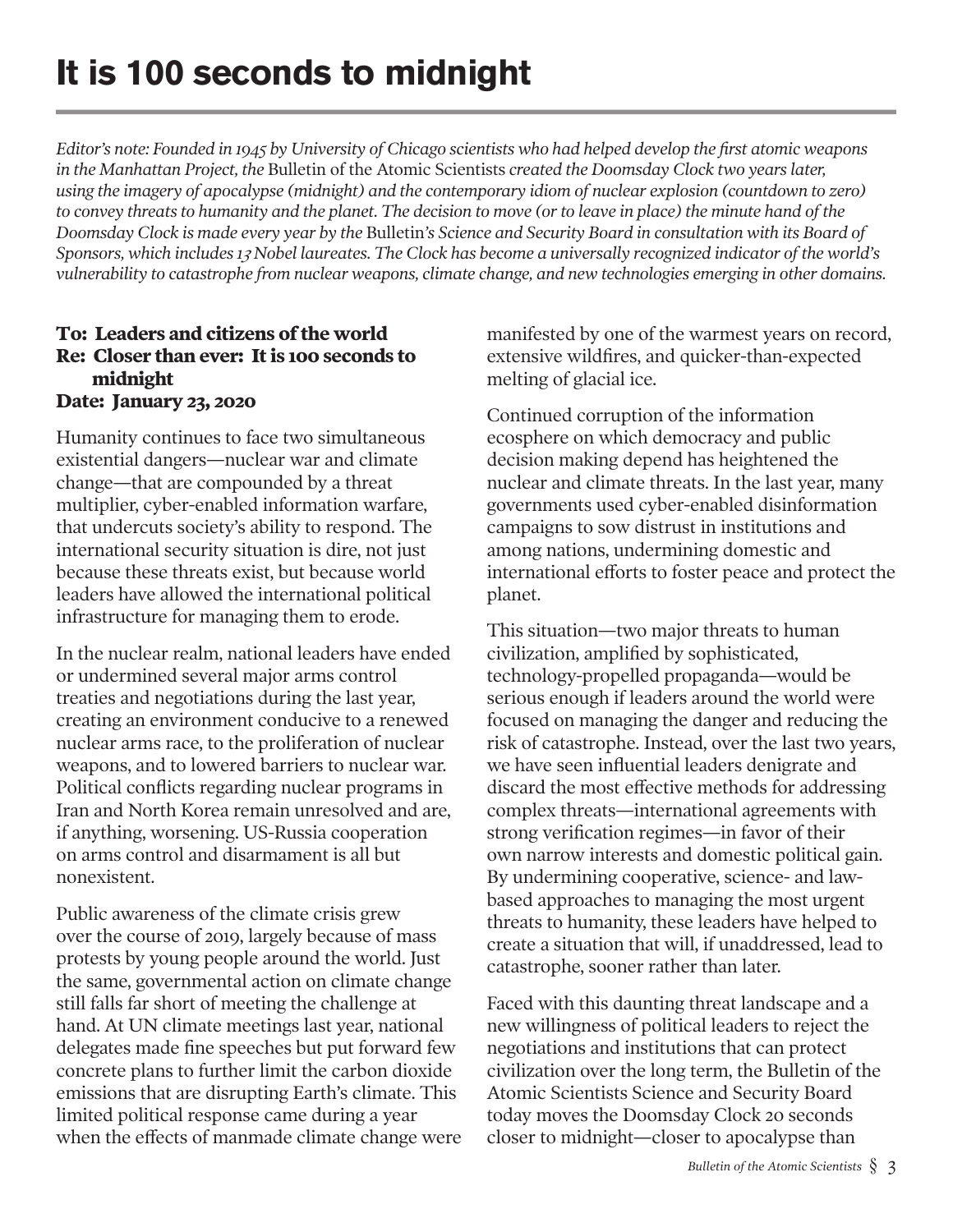ever. In so doing, board members are explicitly warning leaders and citizens around the world that the international security situation is now more dangerous than it has ever been, even at the height of the Cold War.

Civilization-ending nuclear war—whether started by design, blunder, or simple miscommunication is a genuine possibility. Climate change that could devastate the planet is undeniably happening. And for a variety of reasons that include a corrupted and manipulated media environment, democratic governments and other institutions that should be working to address these threats have failed to rise to the challenge.

The Bulletin believes that human beings can manage the dangers posed by the technology that humans create. Indeed, in the 1990s leaders in the United States and the Soviet Union took bold actions that made nuclear war markedly less likely—and as a result the Bulletin moved the minute hand of the Doomsday Clock the farthest it has been from midnight.

But given the inaction and in too many cases counterproductive actions of international leaders, the

members of the Science and Security Board are compelled to declare a state of emergency that requires the immediate, focused, and unrelenting attention of the entire world. It is 100 seconds to midnight. The Clock continues to tick. Immediate action is required.

### **A retreat from arms control creates a dangerous nuclear reality**

The world is sleepwalking its way through a newly unstable nuclear landscape. The arms control boundaries that have helped prevent nuclear catastrophe for the last half century are being steadily dismantled.

In several areas, a bad situation continues to worsen. Throughout 2019, Iran increased its

stockpile of low-enriched uranium, increased its uranium enrichment levels, and added new and improved centrifuges—all to express its frustration that the United States had withdrawn from the Iran nuclear deal (formally known as the Joint Comprehensive Plan of Action, or JCPOA), re-imposed economic sanctions on Iran, and pressured other parties to the Iran nuclear agreement to stop their compliance with the agreement. Early this year, amid high US-Iranian tensions, the US military conducted a drone air strike that killed a prominent Iranian general in Iraq. Iranian leaders vowed to exact "severe revenge" on US military forces, and the Iranian government announced it would no longer

> observe limits, imposed by the JCPOA, on the number of centrifuges that it uses to enrich uranium.

Although Iran has not formally exited the nuclear deal, its actions appear likely to reduce the "breakout time" it would need to build a nuclear weapon, to less than the 12 months envisioned by parties to the JCPOA. At that point, other parties to the nuclear agreement—including the European Union and possibly Russia and China—may be compelled to acknowledge

that Iran is not complying. What little is left of the agreement could crumble, reducing constraints on the Iranian nuclear program and increasing the likelihood of military conflict with the United States.

The demise of the Intermediate-Range Nuclear Forces (INF) Treaty became official in 2019, and, as predicted, the United States and Russia have begun a new competition to develop and deploy weapons the treaty had long banned. Meanwhile, the United States continues to suggest that it will not extend New START, the agreement that limits US and Russian deployed strategic nuclear weapons and delivery systems, and that it may withdraw from the Open Skies Treaty, which

The international security situation is now more dangerous than it has ever been.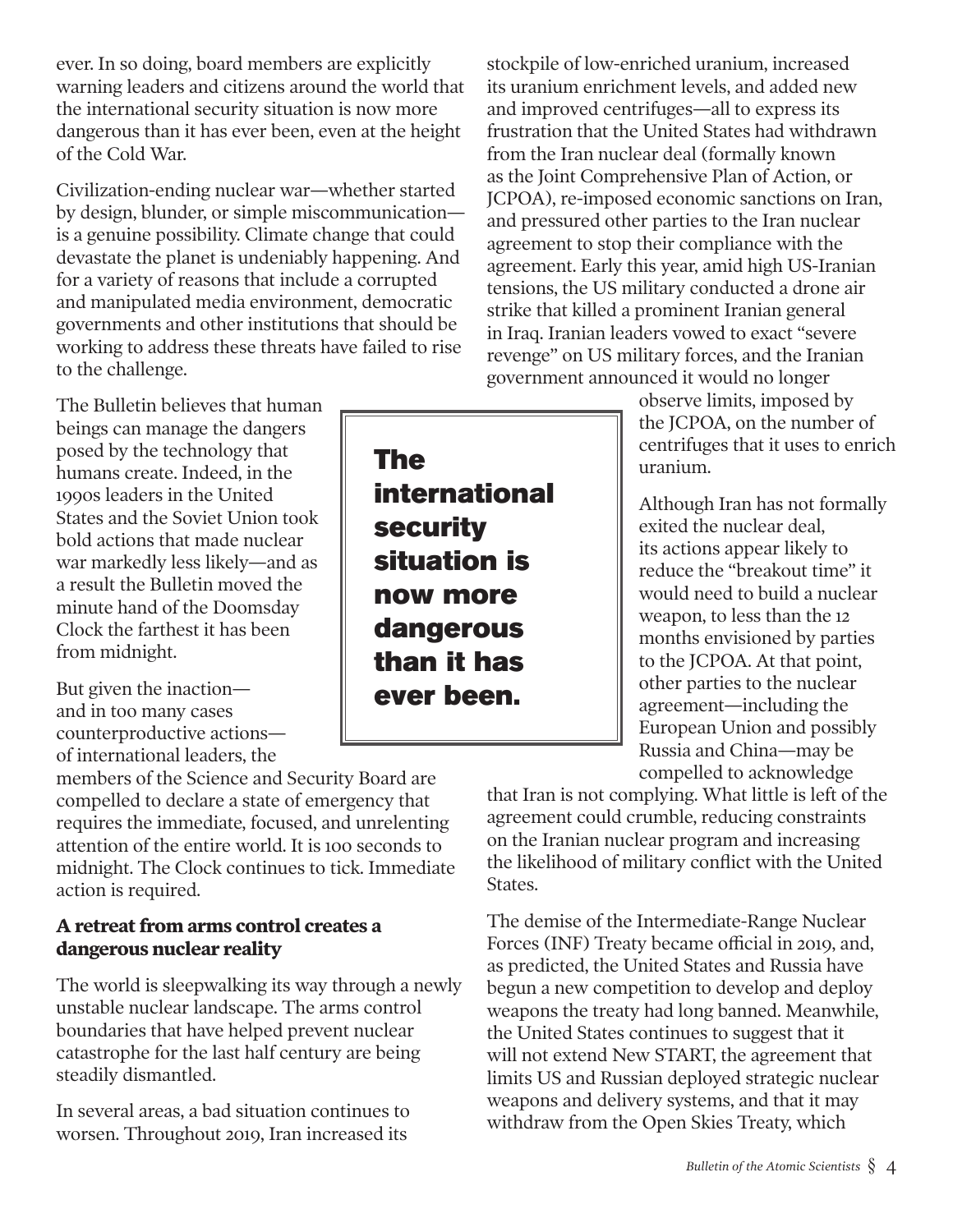provides aerial overflights to build confidence and transparency around the world. Russia, meanwhile, continues to support an extension of New START.

The assault on arms control is exacerbated by the decay of great power relations. Despite declaring its intent to bring China into an arms control agreement, the United States has adopted a bullying and derisive tone toward its Chinese and Russian competitors. The three countries disagree on whether to pursue negotiations on outer space, missile defenses, and cyberwarfare. One of the few issues they do agree on: They all oppose the Treaty on the Prohibition of Nuclear Weapons, which opened for signature in 2017. As an alternative, the United States has

promoted, within the context of the review conference process of the Nuclear Non-Proliferation Treaty (NPT), an initiative called "Creating the Environment for Nuclear Disarmament." The success of this initiative may depend on its reception at the 2020 NPT Review Conference—a landmark 50th anniversary of the treaty.

US efforts to reach agreement with North Korea made little progress in 2019, despite an

early summit in Hanoi and subsequent workinglevel meetings. After a North Korean deadline for end-of-year progress passed, Kim Jong Un announced he would demonstrate a new "strategic weapon" and indicated that North Korea would forge ahead without sanctions relief. Until now, the willingness of both sides to continue a dialogue was positive, but Chairman Kim seems to have lost faith in President Trump's willingness to come to an agreement.

Without conscious efforts to reinvigorate arms control, the world is headed into an unregulated nuclear environment. Such an outcome could reproduce the intense arms race that was the hallmark of the early decades of the nuclear age. Both the United States and Russia have massive stockpiles of warheads and fissile

material in reserve from which to draw, if they choose. Should China decide to build up to US and Russian arsenal levels—a development previously dismissed as unlikely but now being debated—deterrence calculations could become more complicated, making the situation more dangerous. An unconstrained North Korea, coupled with a more assertive China, could further destabilize Northeast Asian security.

As we wrote last year and re-emphasize now, any belief that the threat of nuclear war has been vanquished is a mirage.

### **An insufficient response to an increasingly threatened climate**

In the past year, some countries have taken action to combat climate change, but others including the United States, which formalized its withdrawal from the Paris Agreement, and Brazil, which dismantled policies that had protected the Amazon rainforest—have taken major steps backward. The highly anticipated UN Climate Action Summit in September fell far short of Secretary General António Guterres' request that countries come not with "beautiful speeches, but with

concrete plans." The 60 or so countries that have committed (in more or less vague terms) to net zero emissions of carbon dioxide account for just 11 percent of global emissions. The UN climate conference in Madrid similarly disappointed. The countries involved in negotiations there barely reached an agreement, and the result was little more than a weak nudge, asking countries to consider further curbing their emissions. The agreement made no advances in providing further support to poorer countries to cut emissions and deal with increasingly damaging climate impacts.

Lip service continued, with some governments now echoing many scientists' use of the term "climate emergency." But the policies and actions that governments proposed were hardly

*Bulletin of the Atomic Scientists* § 5

Any belief that the threat of nuclear war has been vanquished is a mirage.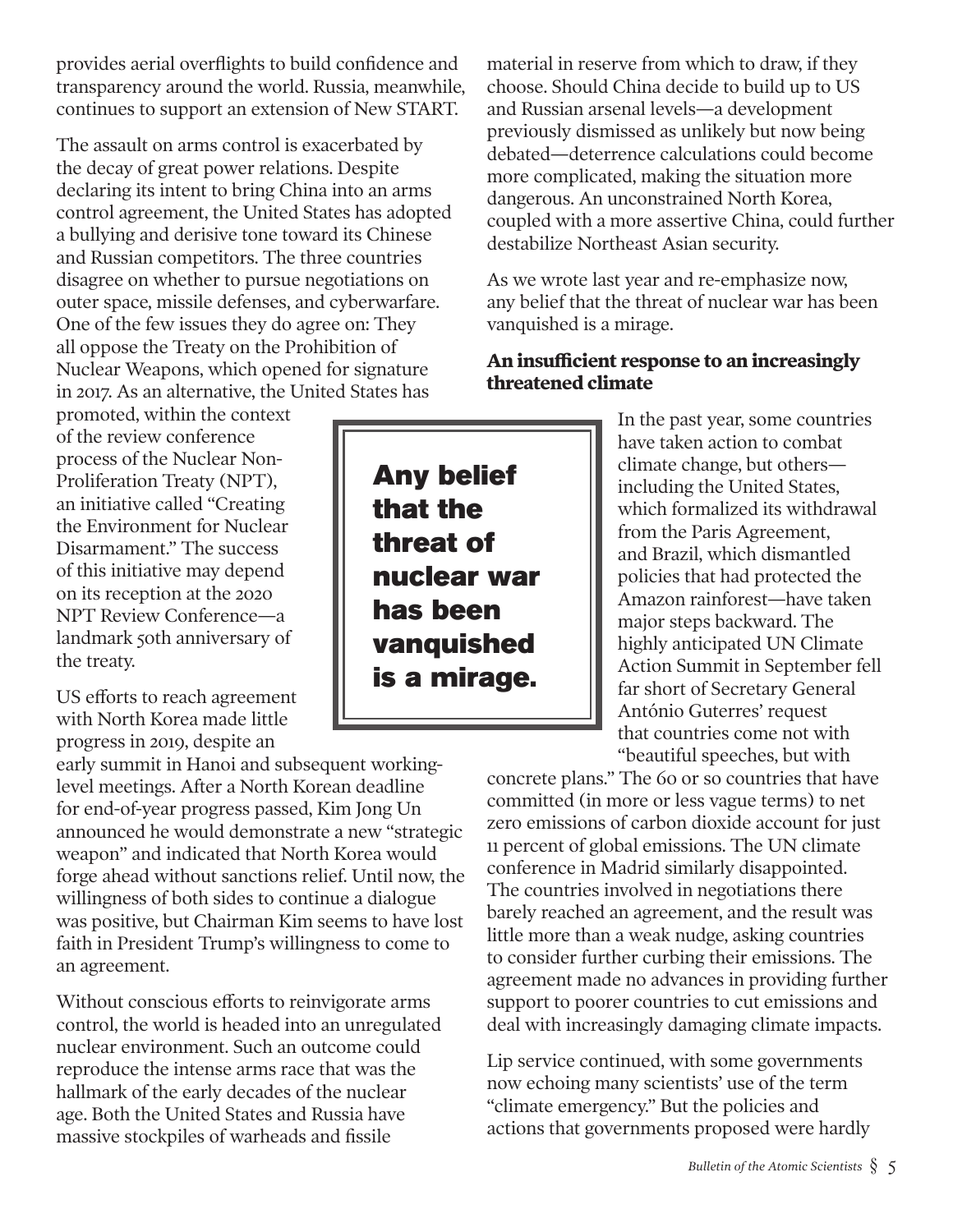commensurate to an emergency. Exploration and exploitation of fossil fuels continues to grow. A recent UN report finds that global governmental support and private sector investment have put fossil fuels on course to be over-produced at more than twice the level needed to meet the emissionsreduction goals set out in Paris.

Unsurprisingly, these continuing trends are reflected in our atmosphere and environment: Greenhouse gas emissions rose again over the past year, taking both annual emissions and atmospheric concentrations of greenhouse gases to record highs. The world is heading in the opposite direction from the clear demands of climate science and plain arithmetic: Net carbon dioxide emissions need to go down to zero if the world is to stop the continuing buildup of greenhouse gases. World emissions are going in the wrong direction.

The consequences of climate change in the lives of people around the world have been striking and tragic. India was ravaged in 2019 both by record-breaking heat waves and record-breaking floods, each taking a heavy toll on human lives. Wildfires from the Arctic to Australia,

and many regions in between, have erupted with a frequency, intensity, extent, and duration that further degrade ecosystems and endanger people. It is not good news when wildfires spring up simultaneously in both the northern and southern hemispheres, making the notion of a limited "fire season" increasingly a thing of the past.

The dramatic effects of a changing climate, alongside the glacial progress of government responses, have unsurprisingly led to rising concern and anger among growing numbers of people. Climate change has catalyzed a wave of youth engagement, activism, and protest that seems akin to the mobilization triggered by nuclear disaster and nuclear weapons fears in the 1970s and 1980s. Politicians are taking notice, and, in some cases, starting to propose policies scaled to the urgency and magnitude of the

climate problem. We hope that public support for strong climate policies will continue to spread, corporations will accelerate their investments in low-carbon technologies, the price of renewable energy will continue to decline, and politicians will take action. We also hope that these developments will happen rapidly enough to lead to the major transformation that is needed to check climate change.

But the actions of many world leaders continue to increase global risk, at a time when the opposite is urgently needed.

### **The increased threat of information warfare and other disruptive technologies**

Nuclear war and climate change are major threats to the physical world. But information is an essential aspect of human interaction, and

> threats to the information ecosphere—especially when coupled with the emergence of new destabilizing technologies in artificial intelligence, space, hypersonics, and biology portend a dangerous and multifaceted global instability.

In recent years, national leaders have increasingly dismissed information with which they do not agree as fake news, promulgating their own untruths, exaggerations, and misrepresentations in response. Unfortunately, this trend accelerated in 2019. Leaders claimed their lies to be truth, calling into question the integrity of, and creating public distrust in, national institutions that have historically provided societal stability and cohesion.

In the United States, there is active political antagonism toward science and a growing sense of government-sanctioned disdain for expert opinion, creating fear and doubt regarding well-established science about climate change and other urgent challenges. Countries have long attempted to employ propaganda in service of their political agendas. Now, however, the internet provides

### World carbon dioxide emissions are going in the wrong direction.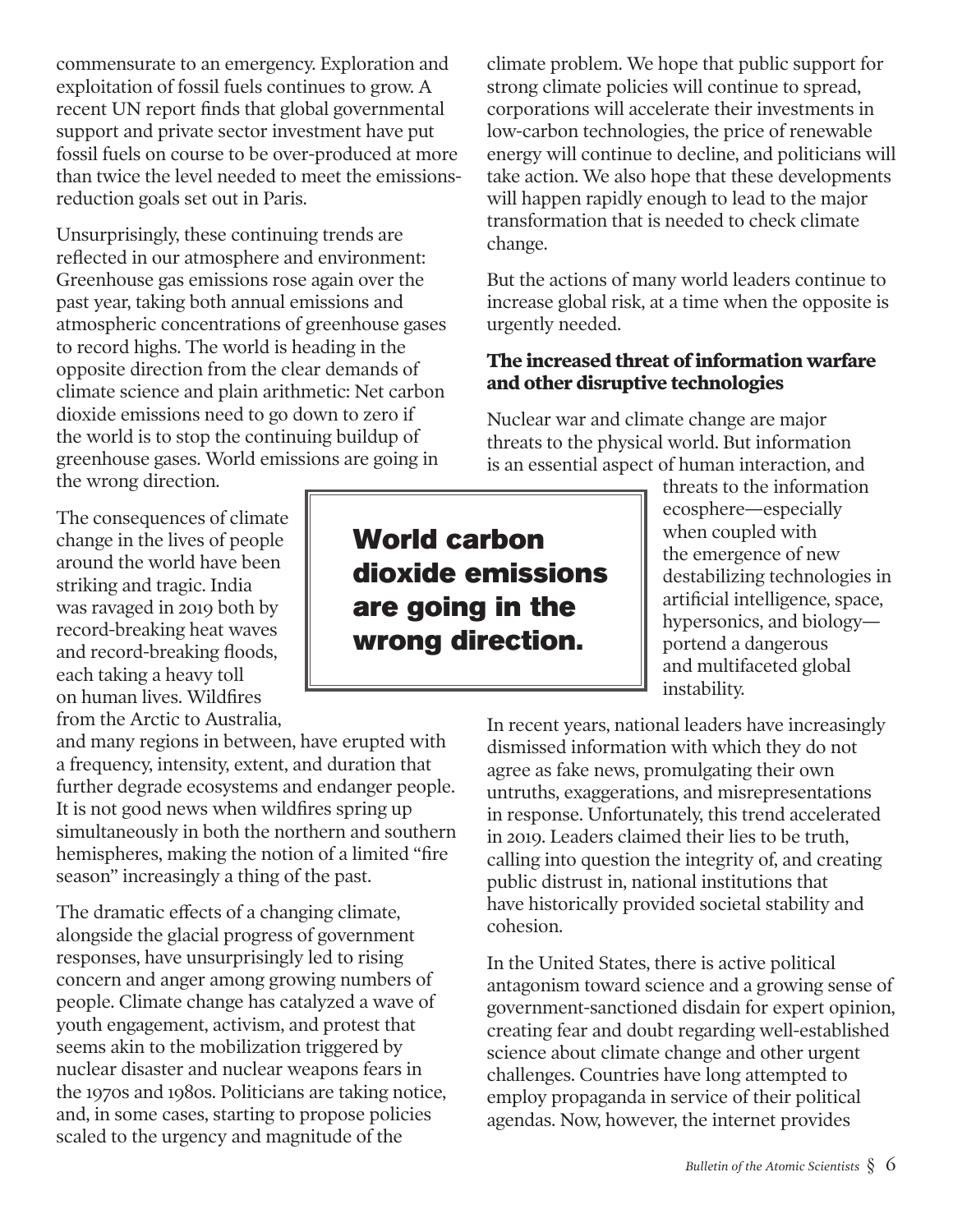widespread, inexpensive access to worldwide audiences, facilitating the broadcast of false and manipulative messages to large populations and enabling millions of individuals to indulge in their prejudices, biases, and ideological differences.

The recent emergence of so-called "deepfakes" audio and video recordings that are essentially undetectable as false—threatens to further undermine the ability of citizens and decision makers to separate truth from fiction. The resulting falsehoods hold the potential to create economic, social, and military chaos, increasing the possibility of misunderstandings or provocations that could lead to war, and fomenting public confusion that leads to inaction on serious issues facing the planet. Agreement on facts is essential to democracy and effective collective action.

Other new technologies, including developments in biological engineering, high-speed (hypersonic) weapons, and space weapons, present further opportunities for disruption.

Genetic engineering and synthetic biology technologies are now increasingly affordable, readily available, and spreading rapidly. Globally, governments and companies are collecting vast amounts of health-related data, including genomic data, ostensibly for the purpose of improving healthcare and increasing profits. But the same data could also be useful in developing highly effective biological weapons, and disagreements regarding verification of the Biological and Toxin Weapons Convention continue to place the world at risk.

Artificial intelligence is progressing at a frenzied pace. In addition to the concern about marginally controlled AI development and its incorporation into weaponry that would make kill decisions without human supervision, AI is now being used in military command and control systems. Research and experience have demonstrated the vulnerability of these systems to hacking and manipulation. Given AI's known shortcomings, it is crucial that the nuclear command and control system remain firmly in the hands of human decision makers.

There is increasing investment in and deployment of hypersonic weapons that will severely limit response times available to targeted nations and create a dangerous degree of ambiguity and uncertainty, at least in part because of their likely ability to carry either nuclear or conventional warheads. This uncertainty could lead to rapid escalation of military conflicts. At a minimum, these weapons are highly destabilizing and presage a new arms race.

Meanwhile, space has become a new arena for weapons development, with multiple countries testing and deploying kinetic, laser, and radiofrequency anti-satellite capabilities, and the United States creating a new military service, the Space Force.

The overall global trend is toward complex, hightech, highly automated, high-speed warfare. The computerized and increasingly AI-assisted nature of militaries, the sophistication of their weapons, and the new, more aggressive military doctrines asserted by the most heavily armed countries could result in global catastrophe.

#### **How the world should respond**

To say the world is nearer to doomsday today than during the Cold War—when the United States and Soviet Union had tens of thousands more nuclear weapons than they now possess is to make a profound assertion that demands serious explanation. After much deliberation, the members of the Science and Security Board have concluded that the complex technological threats the world faces are at least as dangerous today as they were last year and the year before, when we set the Clock at two minutes to midnight (as close as it had ever been, and the same setting that was announced in 1953, after the United States and the Soviet Union tested their first thermonuclear weapons).

But this year, we move the Clock 20 seconds closer to midnight not just because trends in our major areas of concern—nuclear weapons and climate change—have failed to improve significantly over the last two years. We move the Clock toward midnight because the means by which political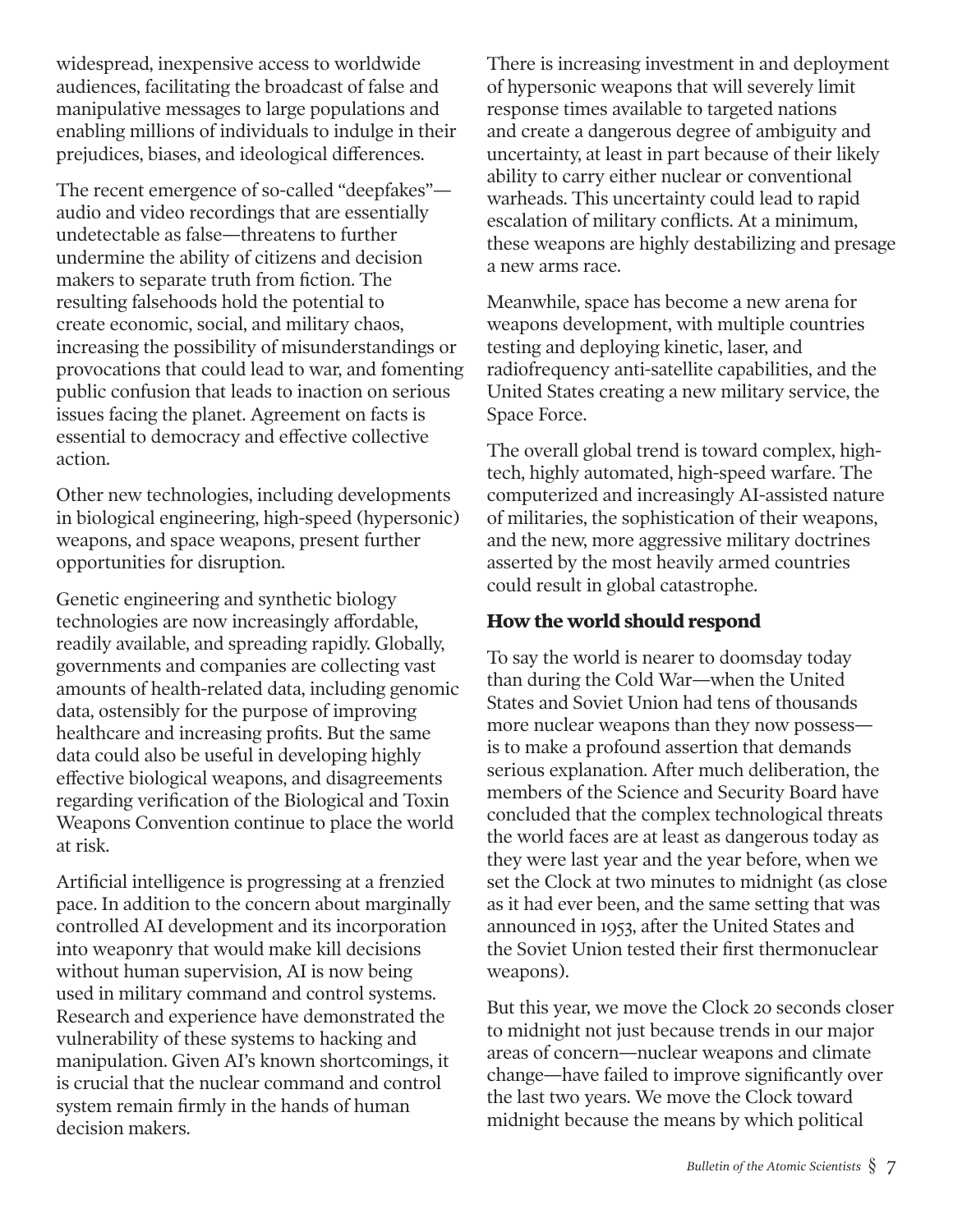leaders had previously managed these potentially civilization-ending dangers are themselves being dismantled or undermined, without a realistic effort to replace them with new or better management regimes. In effect, the international political infrastructure for controlling existential risk is degrading, leaving the world in a situation of high and rising threat. Global leaders are not responding appropriately to reduce this threat level and counteract the hollowing-out of international political institutions, negotiations, and agreements that aim to contain it. The result is a heightened and growing risk of disaster.

To be sure, some of these negative trends have been long in development. That they could be

seen coming miles in the distance but still were allowed to occur is not just disheartening but also a sign of fundamental dysfunction in the world's efforts to manage and reduce existential risk.



Last year, we called the extremely troubling state of world security an untenable "new abnormal."

"In this extraordinarily dangerous state of affairs, nuclear war and climate change pose severe threats to humanity, yet go largely unaddressed," we wrote. "Meanwhile, the use of cyber-enabled information warfare by countries, leaders, and subnational groups of many stripes around the world exacerbates these enormous threats and endangers the information ecosystem that underpins democracy and civilization as we know it. At the same time, other disruptive technologies complicate and further darken the world security situation."

This dangerous situation remains—and continues to deteriorate. Compounding the nuclear, climate, and information warfare threats, the world's institutional and political capacity for dealing with these threats and reducing the possibility of civilization-scale catastrophe has been diminished. Because of the worldwide governmental trend toward dysfunction in dealing with global threats, we feel compelled to move the Doomsday Clock forward. The need for emergency action is urgent.

There are many practical, concrete steps that leaders could take—and citizens should demand to improve the current, absolutely unacceptable state of world security affairs. Among them:

- US and Russian leaders can return to the negotiating table to: reinstate the INF Treaty or take other action to restrain an unnecessary arms race in medium-range missiles; extend the limits of New START beyond 2021; seek further reductions in nuclear arms; discuss a lowering of the alert status of the nuclear arsenals of both countries; limit nuclear modernization programs that threaten to create a new nuclear arms race; and start talks on cyber warfare, missile defenses, the militarization of space, hypersonic technology, and the elimination of battlefield nuclear weapons.
- The countries of the world should publicly rededicate themselves to the temperature goal of the Paris climate agreement, which is restricting warming "well below" 2 degrees Celsius higher than the preindustrial level. That goal is consistent with consensus views on climate science, and, notwithstanding the inadequate climate action to date, it may well remain within reach if major changes in the worldwide energy system and land use are undertaken promptly. If that goal is to be attained, industrialized countries will need to curb emissions rapidly, going beyond their initial, inadequate pledges and supporting developing countries so they can leapfrog the entrenched, fossil fuel-intensive patterns previously pursued by industrialized countries.
- US citizens should demand climate action from their government. Climate change is a serious and worsening threat to humanity. Citizens should insist that their government acknowledge it and act accordingly. President Trump's decision to withdraw the United States from the Paris climate change agreement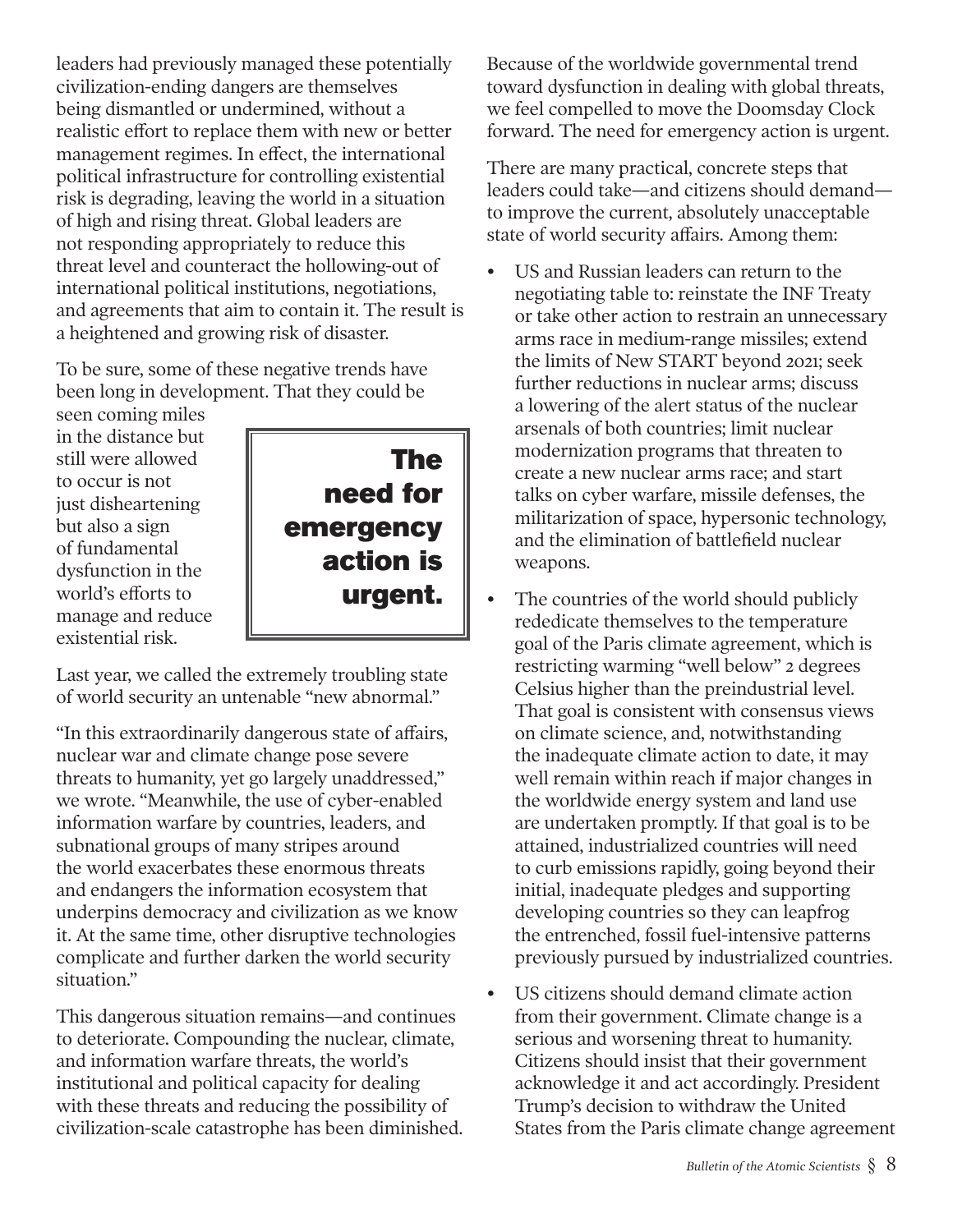was a dire mistake. Whoever wins the 2020 US presidential election should reverse that decision.

- The United States and other signatories of the Iran nuclear deal can work together to restrain nuclear proliferation in the Middle East. Iran is poised to violate key thresholds of the deal. Whoever wins the United States' 2020 presidential election must prioritize dealing with this problem, whether through a return to the original nuclear agreement or via negotiation of a new and broader accord.
- The international community should begin multilateral discussions aimed at establishing norms of behavior, both domestic and international, that discourage and penalize the misuse of science. Science provides the world's searchlight in times of fog and confusion. Furthermore, focused attention is needed to prevent information technology from undermining public trust in political institutions, in the media, and in the existence of objective reality itself. Cyber-enabled information warfare is a threat to the common good. Deception campaigns—and leaders intent on blurring the line between fact and politically motivated fantasy—are a profound threat to effective democracies, reducing their ability to address nuclear weapons, climate change, and other existential dangers.

The global security situation is unsustainable and extremely dangerous, but that situation can be improved, if leaders seek change and citizens demand it. There is no reason the Doomsday Clock cannot move away from midnight. It has done so in the past when wise leaders acted, under pressure from informed and engaged citizens around the world. We believe that mass civic engagement will be necessary to compel the change the world needs.

Citizens around the world have the power to unmask social media disinformation and improve the long-term prospects of their children and grandchildren. They can insist on facts, and discount nonsense. They can demand—through public protest, at the ballot box, and in many other creative ways—that their leaders take immediate steps to reduce the existential threats of nuclear war and climate change. It is now 100 seconds to midnight, the most dangerous situation that humanity has ever faced. Now is the time to unite—and act.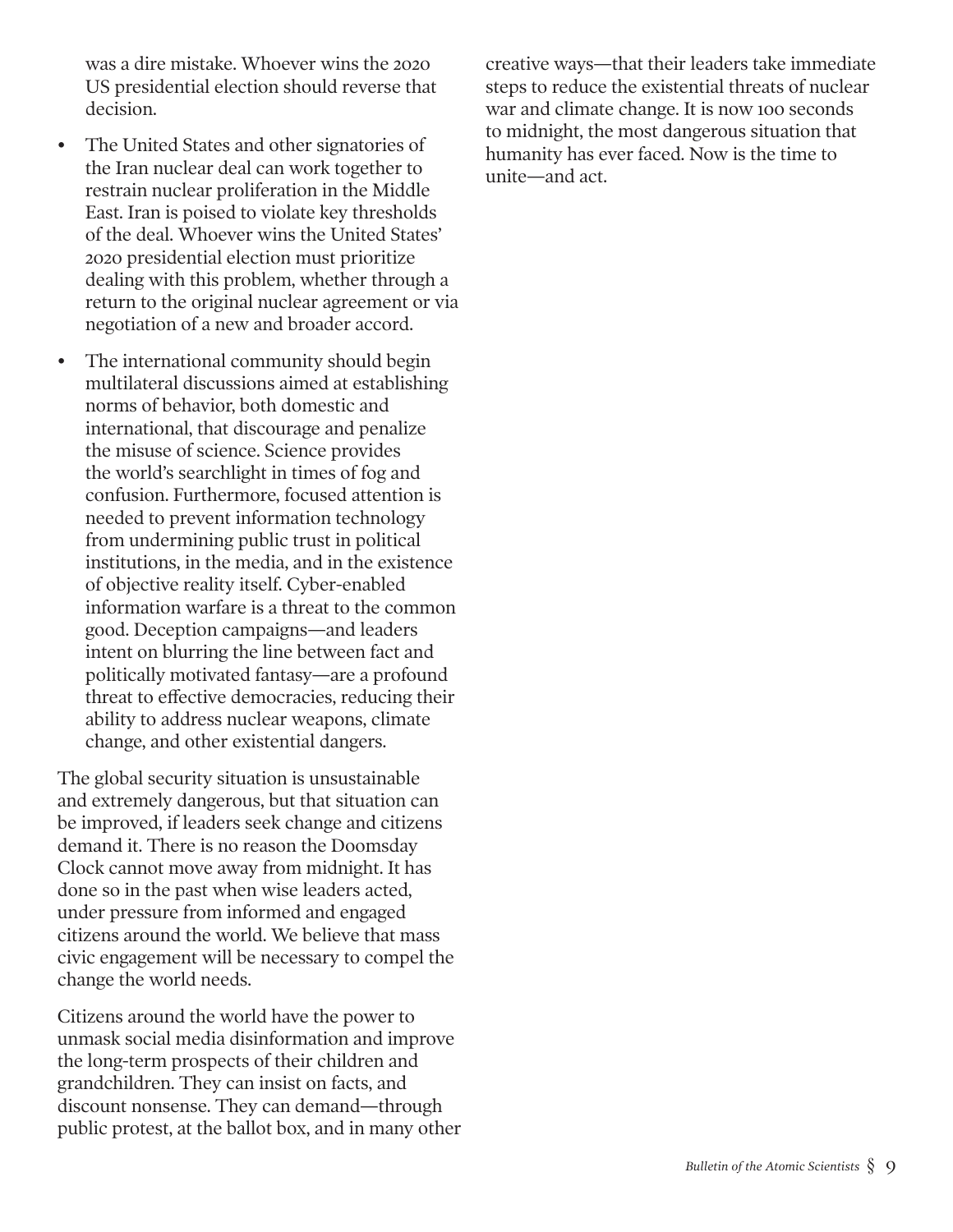## **Science and Security Board Biographies**

**Rachel Bronson** is the President and CEO of the Bulletin of the Atomic Scientists, where she oversees the publishing programs, the management of the Doomsday Clock, and activities around nuclear risk, climate change, and disruptive technologies. Before joining the Bulletin, she served as vice president for Studies at The Chicago Council on Global Affairs, adjunct professor of "Global Energy" at the Kellogg School of Management, and senior fellow and director of Middle East studies at the Council on Foreign Relations, among other positions. Her book, *Thicker than Oil: America's Uneasy Partnership with Saudi Arabia* (Oxford University Press, 2006), has been translated into Japanese and published in paperback. Her writings and commentary have appeared in outlets including F*oreign Affairs, Foreign Policy, The New York Times, The Washington Post*, "PBS NewsHour," and "The Daily Show." Bronson has served as a consultant to NBC News and testified before the congressional Task Force on Anti-Terrorism and Proliferation Financing, Congress's Joint Economic Committee, and the 9/11 Commission.

#### **Edmund G Brown Jr. (Executive Chair)**

completed his fourth term as Governor of the State of California in 2019. He began his career in public service in 1969 as a trustee for the LA Community College District and became California Secretary of State in 1970 and Governor of California in 1974 and 1978. After his governorship, Brown lectured and traveled widely, practiced law, served as chairman of the state Democratic Party, and ran for president. Brown was elected Mayor of Oakland in 1998 and California Attorney General in 2006; he was elected to a third gubernatorial term in 2010 and a fourth term in 2014. During this time, Brown helped eliminate the state's multi-billion budget deficit, spearheaded successful campaigns to provide new funding for California's schools, and established a robust Rainy Day Fund to prepare for the next economic downturn. His administration established nation-leading targets to protect the environment and fight climate change. Brown

attended the University of California, Berkeley, and earned a JD at Yale Law School.

**Lynn Eden** is Senior Research Scholar (Emeritus) at Stanford University's Center for International Security and Cooperation. Her scholarly work focuses on the military and society; science, technology, and organizations; and US nuclear weapons history and policy. Eden's *Whole World on Fire: Organizations, Knowledge, and Nuclear Weapons Devastation* won the American Sociological Association's 2004 Robert K. Merton award for best book in science and technology studies. Her current research and writing (mostly historical) asks how a specific US military planning organization has enabled good people to plan what, if put into action, could or would result in the deaths of tens or hundreds of millions of people. In other words, how do US military officers make plans to fight and prevail in nuclear war? Eden argues that the answer is three-fold: 1) because nuclear war has not occurred, the horrific human, societal, and ecological consequences of use are not fully vivid to most planners, most of the time; 2) deadline-driven, depersonalized, and quantitative organizational routines focus war planners on abstract operations and entities; and, 3) U.S. intention is not to destroy cities and to kill vast numbers of people per se. This provides some moral comfort, even though many "civilian objects" would be destroyed in the course of striking leadership and command and control structures in and near cities.

**Rod Ewing** is the Frank Stanton Professor in Nuclear Security in the Center for International Security and Cooperation in the Freeman Spogli Institute for International Studies and a Professor in the Department of Geological Sciences in the School of Earth, Energy and Environmental Sciences at Stanford University. Ewing's research focuses on the back end of the nuclear fuel cycle, mainly nuclear materials and the geochemistry of radionuclides. He is the past president of the International Union of Materials Research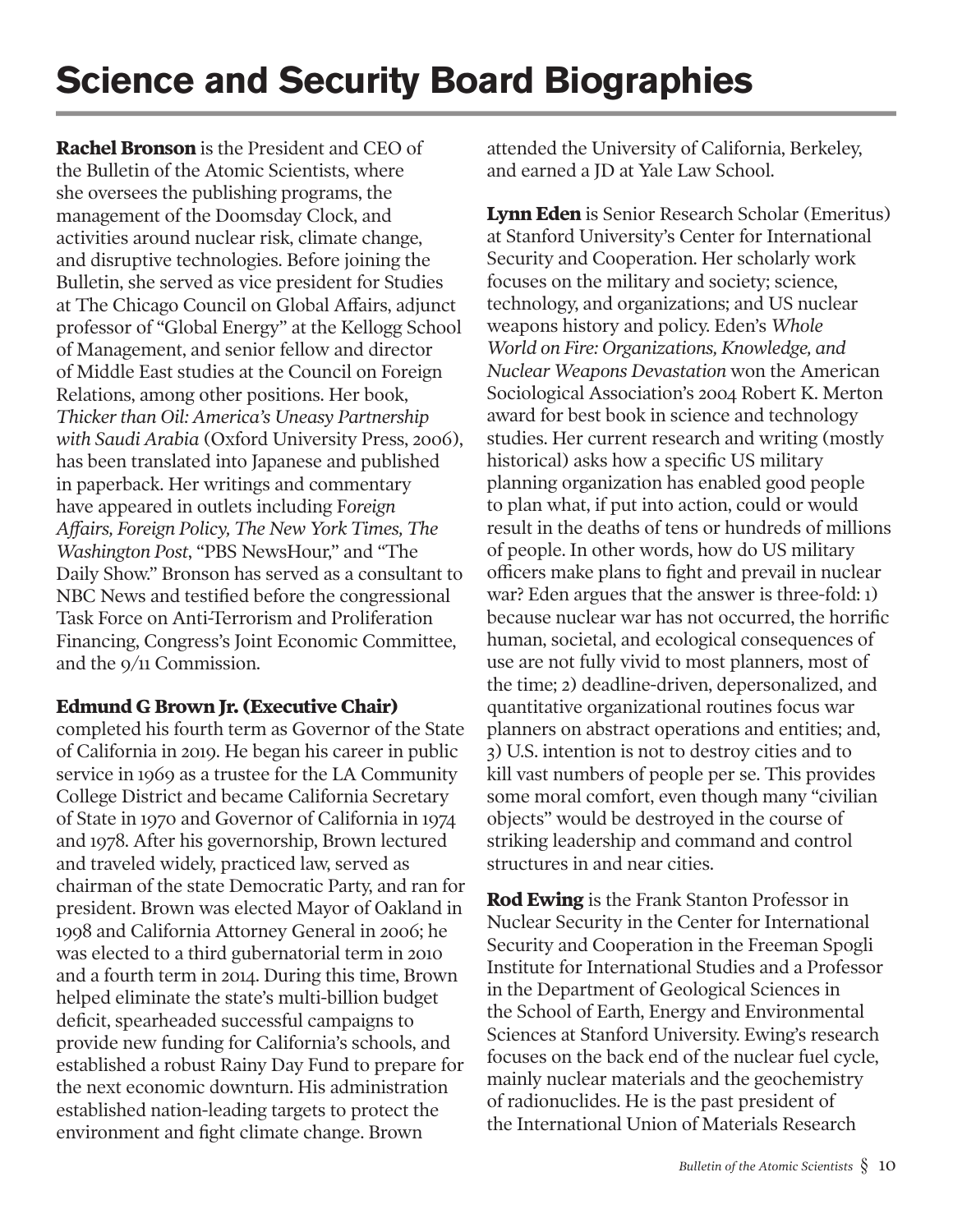Societies. Ewing has written extensively on issues related to nuclear waste management and is coeditor of *Radioactive Waste Forms for the Future*  and *Uncertainty Underground: Yucca Mountain and the Nation's High-Level Nuclear Waste*. He received the Lomonosov Medal of the Russian Academy of Sciences in 2006.

**Steve Fetter** is associate provost, dean of the graduate school, and professor of public policy at the University of Maryland. He served for five years in the White House Office of Science and Technology Policy during the Obama Administration, where he led the environment and energy and the national security and international affairs divisions. He is a fellow of the American Physical Society and a member of the Union of Concerned Scientists board of directors and the National Academy of Sciences Committee on International Security and Arms Control. He has worked on nuclear policy issues in the Pentagon and the State Department and has been a visiting fellow at Stanford, Harvard, MIT, and Lawrence Livermore National Laboratory. He also served as associate director of the Joint Global Change Research Institute and vice chairman of the Federation of American Scientists. He is a recipient of the American Physical Society's Joseph A. Burton Forum Award, the Federation of American Scientists' Hans Bethe 'Science in the Public Service' award, and the Secretary of Defense Medal for Outstanding Public Service.

**Asha George** is the executive director of the Bipartisan Commission on Biodefense. She is a public health security professional whose research and programmatic emphasis has been practical, academic, and political. George served in the US House of Representatives as a senior professional staffer and subcommittee staff director at the House Committee on Homeland Security in the 110th and 111th Congress. She has worked for a variety of organizations, including government contractors, foundations, and non-profits. As a contractor, she supported and worked with all federal Departments, especially the Department

of Homeland Security and the Department of Health and Human Services. George also served on active duty in the US Army as a military intelligence officer and as a paratrooper. She is a decorated Desert Storm Veteran. She holds a Bachelor of Arts in Natural Sciences from Johns Hopkins University, a Master of Science in Public Health from the University of North Carolina at Chapel Hill, and a Doctorate in Public Health from the University of Hawaii at Manoa. She is also a graduate of the Harvard University National Preparedness Leadership Initiative.

**Daniel Holz** is a professor at the University of Chicago in the Departments of Physics, Astronomy & Astrophysics, the Enrico Fermi Institute, and the Kavli Institute for Cosmological Physics. His research focuses on general relativity in the context of astrophysics and cosmology. He is a member of the Laser Interferometer Gravitational-Wave Observatory (LIGO) collaboration, and was part of the team that announced the first detection of gravitational waves in early 2016 and the first multi-messenger detection of a binary neutron star in 2017. He received a 2012 National Science Foundation CAREER Award, the 2015 Quantrell Award for Excellence in Undergraduate Teaching, and the Breakthrough Prize in Fundamental Physics in 2016. Holz was selected as a Kavli Fellow of the National Academy of Sciences and is a Fellow of the American Physical Society. He received his PhD in physics from the University of Chicago and his AB in physics from Princeton University.

**Sivan Kartha** is a senior scientist at the Stockholm Environmental Institute whose research and publications for the past 25 years have focused on technological options and policy strategies for addressing climate change, concentrating most recently on equity and efficiency in the design of an international climate regime. He is a co-leader of SEI's Gender and Social Equity Programme, and co-director of the Climate Equity Reference Project. His current work deals primarily with the economic, political,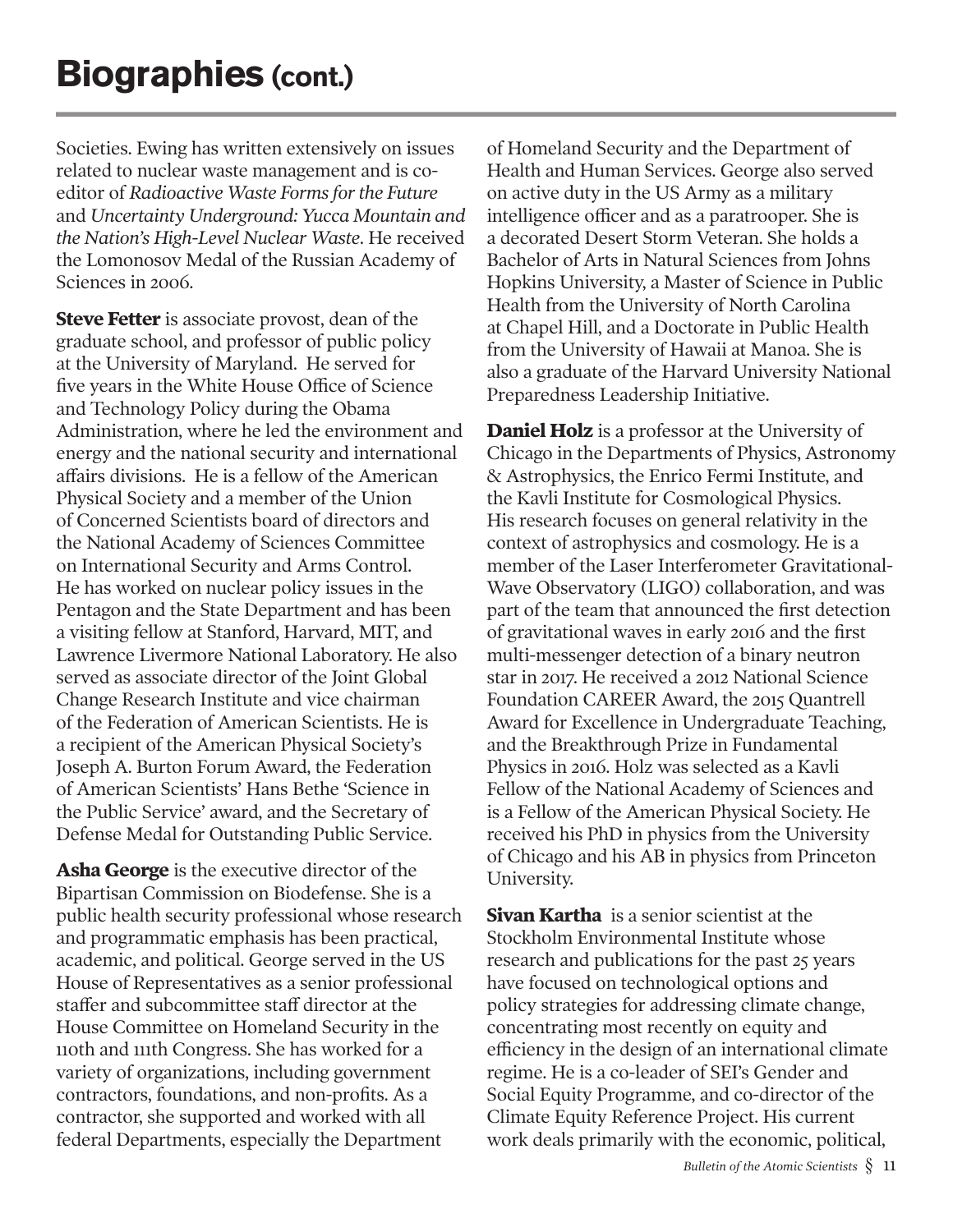and ethical dimensions of equitably sharing the effort of an ambitious global response to climate change. Kartha has also worked on mitigation scenarios, market mechanisms for climate actions, and the environmental and socioeconomic impacts of biomass energy. His work has enabled him to advise and collaborate with diverse organizations, including the UN Climate Convention Secretariat, various United Nations and World Bank programs, numerous government policy-making bodies and agencies, foundations, and civil society organizations throughout the developing and industrialized world. He served as a coordinating lead author in the preparation of the Fifth Assessment Report of the Intergovernmental Panel on Climate Change, released in 2014, coleading the chapter on Equity and Sustainable Development, and has been selected as a lead author for the upcoming IPCC Sixth Assessment Report, to be released in 2021.

**Elizabeth Kolbert** has been a staff writer at The New Yorker since 1999 and has written extensively on science and climate change to great acclaim. Her most recent book, *The Sixth Extinction*, won the 2015 Pulitzer Prize for general nonfiction. Kolbert is also known for her book *Field Notes From a Catastrophe*, based on her three-part series on global warming, "The Climate of Man," which won the 2006 National Magazine Award for Public Interest and the AAAS Advancement of Science Journalism Award. She is also a recipient of a Heinz Award (for educating the public about environmental issues) and a Guggenheim Fellowship.

**Robert Latiff** retired from the US Air Force as a major general in 2006. He is a fellow at the University of Notre Dame Institute for Advanced Study and a research professor at George Mason University's School of Engineering. He is also a member of the Air Force Studies Board, as well as the Intelligence Community Studies Board and the Committee on International Security and Arms Control of the National Academies of Sciences, Engineering, and Medicine. Latiff's book, *Future War*, looks at how future technology will change virtually every aspect of war as we know it and how we can respond to the serious national security challenges ahead.

**Herb Lin** is senior research scholar for cyber policy and security at the Center for International Security and Cooperation and Hank J. Holland Fellow in Cyber Policy and Security at the Hoover Institution, both at Stanford University. His research interests relate broadly to policy-related dimensions of cybersecurity and cyberspace, and he is particularly knowledgeable about the use of offensive operations in cyberspace as instruments of national policy and the security dimensions of information warfare and influence operations on national security. In 2016, he served on President Obama's Commission on Enhancing National Cybersecurity. He has also served as professional staff member and staff scientist for the House Armed Services Committee (1986-1990), where his portfolio included defense policy and arms control issues.

**Suzet McKinney** currently serves as CEO/ Executive Director of the Illinois Medical District. The Illinois Medical District (IMD), a 24/7/365 environment that includes 560 acres of medical research facilities, labs, a biotech business incubator, universities, raw land development areas, four hospitals and more than 40 healthcare related facilities, is one of the largest urban medical districts in the United States. McKinney holds her Doctorate degree from the University of Illinois at Chicago School of Public Health, with a focus on preparedness planning, leadership and workforce development. She received her Bachelor of Arts in Biology from Brandeis University (Waltham, MA) where she was also a Howard Hughes Medical Institute Fellow. She received her Master of Public Health degree (Health Care Administration) and certificates in Managed Care and Health Care Administration from Benedictine University in Lisle, IL. She is the author of the text: *Public Heath Emergency Preparedness: Practical Solutions for the Real World* (2018).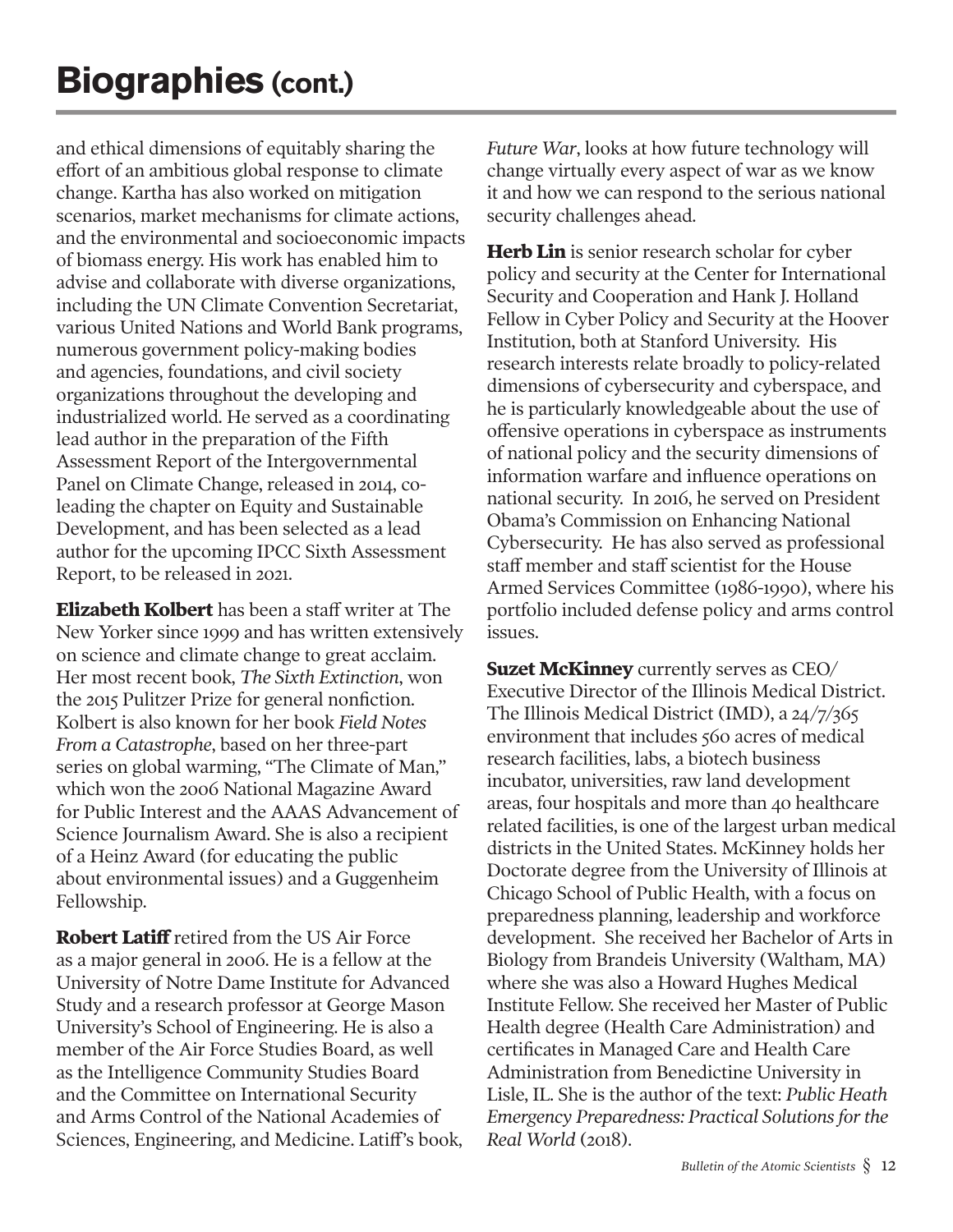**Steve Miller** is Director of the International Security Program at the Belfer Center for Science and International Affairs in Harvard University's Kennedy School of Government. He is a Fellow of the American Academy of Arts and Sciences, where he is a member of the Committee on International Security Studies (CISS). Miller is also Co-Chair of the US Pugwash Committee, and is a member of the Council of International Pugwash. Miller co-directed the Academy's project on the Global Nuclear Future Initiative with the Bulletin's Science and Security Board chair, Robert Rosner.

**Raymond Pierrehumbert** is Halley Professor of Physics at the University of Oxford. He was a lead author on the IPCC Third Assessment Report, and a co-author of the National Research Council report on abrupt climate change. He was awarded a John Simon Guggenheim Fellowship in 1996, which was used to launch collaborative work on the climate of Early Mars with collaborators in Paris. He is a Fellow of the American Geophysical Union (AGU), a Fellow of the American Academy of Arts and Sciences, and has been named Chevalier de l'Ordre des Palmes Académiques by the Republic of France. Pierrehumbert's central research interest is the use of fundamental physical principles to elucidate the behavior of the present and past climates of Earth and other planets, including the growing catalog of exoplanets. He leads the European Research Council Advance Grant project EXOCONDENSE.

**Robert Rosner (Chair)** is the William E. Wrather Distinguished Service Professor in the Departments of Astronomy & Astrophysics and Physics, and the Harris School of Public Policy at the University of Chicago. Rosner served as Director of Argonne National Laboratory, where he had also served as Chief Scientist. His current scientific research is mostly in the areas of laboratory and astrophysical fluid dynamics and magnetohydrodynamics, and computational physics. His policy-oriented work has focused on the future of nuclear power and the back end of the nuclear fuel cycle, as well as various aspects

of electrifying the transport sector. He is a fellow of the American Physical Society, and an elected member of the American Academy of Arts & Sciences and the Norwegian Academy of Science and Letters. As chair of the Science and Security Board, Rosner is a member of the Governing Board, ex officio.

**Robert Socolow** is professor emeritus in the Department of Mechanical and Aerospace Engineering at Princeton University. From 2000 to 2019, he and Steve Pacala were the co-principal investigators of Princeton's Carbon Mitigation Initiative, a twenty-five-year (2001-2025) project supported by BP. His best-known paper, with Pacala, was in Science (2004): "Stabilization Wedges: Solving the Climate Problem for the Next 50 Years with Current Technologies." Socolow is a member of the American Academy of Arts and Sciences, an associate of the National Research Council of the National Academies, a fellow of the American Physical Society, and a fellow of the American Association for the Advancement of Science. His awards include the 2009 Frank Kreith Energy Award from the American Society of Mechanical Engineers and the 2005 Axelson Johnson Commemorative Lecture award from the Royal Academy of Engineering Sciences of Sweden (IVA). In 2003 he received the Leo Szilard Lectureship Award from the American Physical Society.

**Susan Solomon** is the Lee and Geraldine Martin Professor of Environmental Studies at the Massachusetts Institute of Technology and was the Founding Director of the MIT Environmental Solutions Initiative from 2014-2015. She is well known for pioneering work that explained why there is a hole in the Antarctic ozone layer and is the author of several influential scientific papers in climate science. Solomon received the Crafoord Prize from the Swedish Academy of Sciences in 2018, the 1999 US National Medal of Science, the nation's highest scientific award, in 1999, and has also received the Grande Medaille of the French Academy of Sciences, the Blue Planet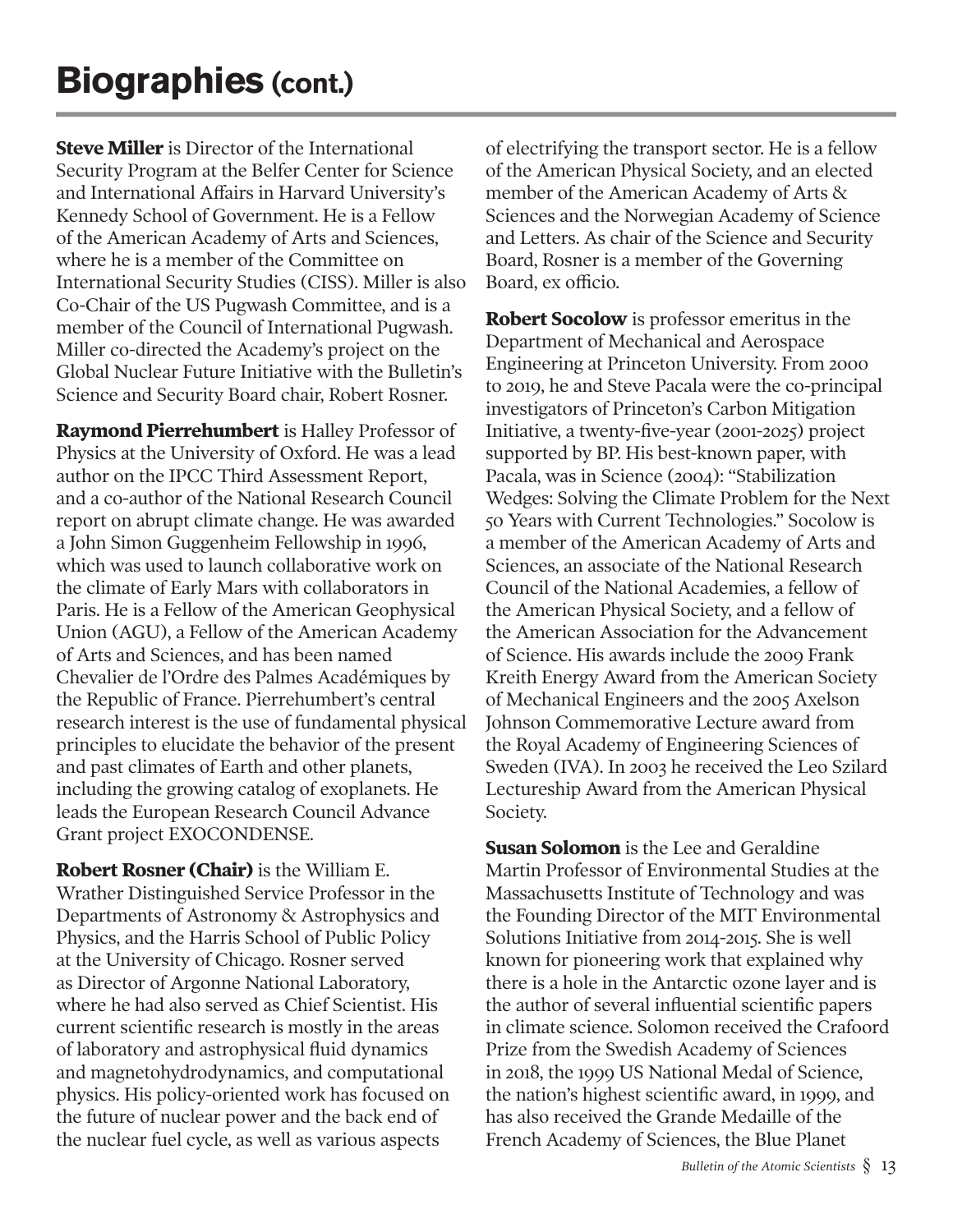Prize in Japan, the BBVA Frontiers of Knowledge Award, and the Volvo Environment Prize. She is a member of the US National Academy of Sciences, the French Academy of Sciences, and the Royal Society in the UK. She served as co-chair for the Intergovernmental Panel on Climate Change (IPCC) fourth climate science assessment report, released in 2007. *Time* magazine named Solomon as one of the 100 most influential people in the world in 2008.

**Sharon Squassoni** is Research Professor at the Institute for International Science and Technology Policy, Elliott School of International Affairs, at the George Washington University. Previously, she directed the Proliferation Prevention Program at the Center for Strategic and International Studies and was a senior scholar at the Carnegie Endowment for International Peace, both in Washington, DC. She has specialized in nuclear nonproliferation, arms control and security policy for three decades, serving in the US government at the Arms Control and Disarmament Agency, the State Department, and the Congressional Research Service. She received a Bachelor of Arts degree from the State University of New York at Albany, a master's in public management from the University of Maryland, and a master's in national security strategy from the National War College.

**Jon Wolfsthal** is Director of the Nuclear Crisis Group, an independent project of Global Zero. Wolfsthal served previously as Special Assistant to the President of the United States for National Security Affairs and senior director at the National Security Council for arms control and nonproliferation. During his time in government, he was involved in almost every aspect of US nuclear weapons, arms control, nonproliferation and security policy. Previously, Wolfsthal was the Deputy Director of the Center for Nonproliferation Studies at the Monterey Institute of International Studies, and served for three years as special advisor to Vice President Biden on issues of nuclear security and nonproliferation. He served in several capacities during the 1990s at the US

Department of Energy, including an on-the-ground assignment in North Korea during 1995-96. With Joseph Cirincione, he is the author of *Deadly Arsenals: Tracking Weapons of Mass Destruction*. Wolfsthal is a non-resident fellow with the Carnegie Endowment for International Peace.

### **Editor**

**John Mecklin** is the editor-in-chief of the *Bulletin of the Atomic Scientists*. Previously, he was editorin-chief of *Miller-McCune* (since renamed *Pacific Standard*), an award-winning national magazine that focused on research-based solutions to major policy problems. Over the preceding 15 years, he was also: the editor of *High Country News*, a nationally acclaimed magazine that reports on the American West; the consulting executive editor for the launch of *Key West*, a regional magazine start-up directed by renowned magazine guru Roger Black; and the top editor for award-winning newsweeklies in San Francisco and Phoenix. In an earlier incarnation, he was an investigative reporter at the *Houston Post* and covered the Persian Gulf War from Saudi Arabia and Iraq. Writers working at his direction have won many major journalism contests, including the George Polk Award, the Investigative Reporters and Editors certificate, and the Sidney Hillman Award for reporting on social justice issues. Mecklin holds a master in public administration degree from Harvard's Kennedy School of Government.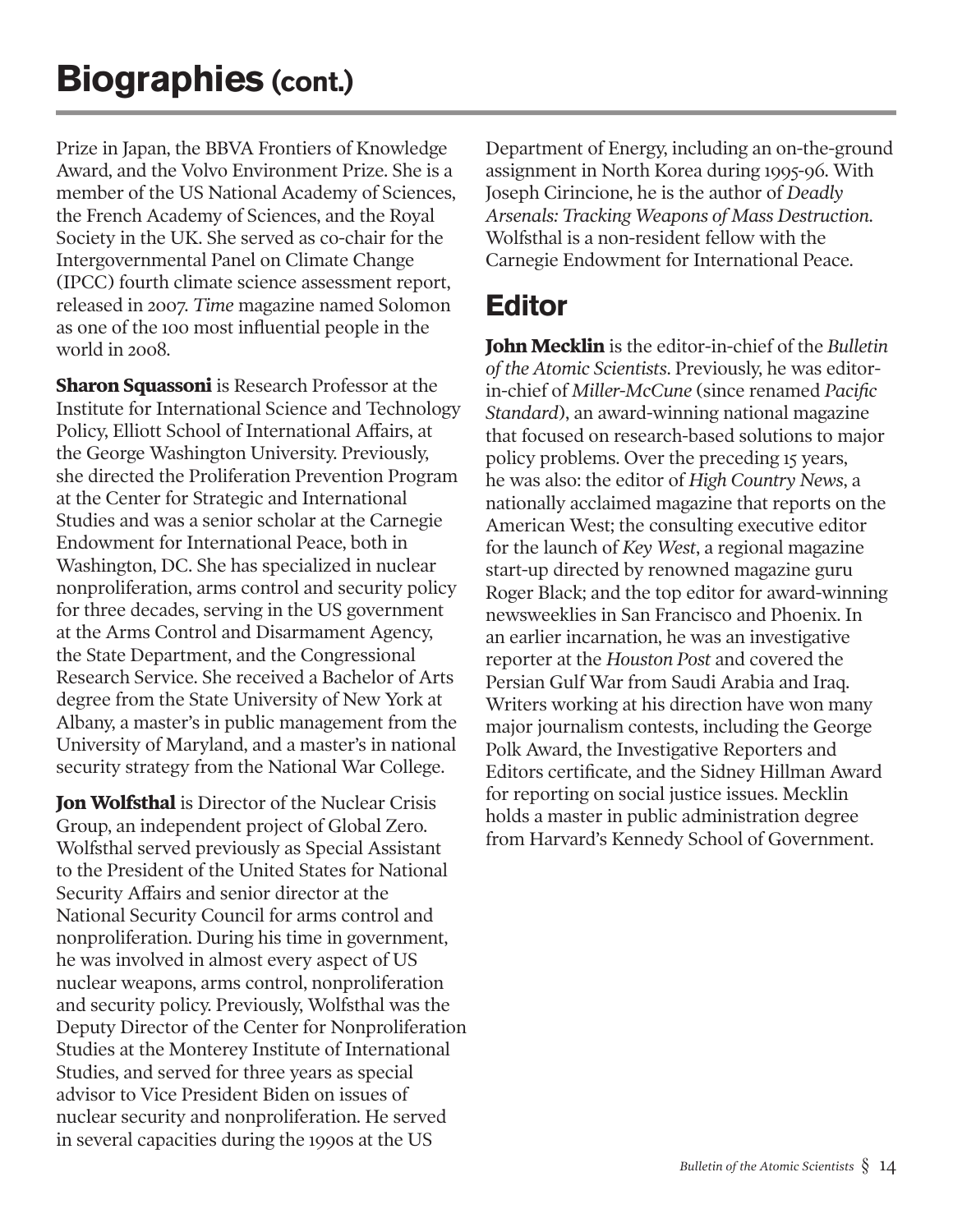### **Mission**

At our core, the Bulletin of the Atomic Scientists is a media organization, publishing a free-access website and a bimonthly magazine. But we are much more. The Bulletin's website, iconic Doomsday Clock, and regular events equip the public, policymakers, and scientists with the information needed to reduce manmade threats to our existence. The Bulletin focuses on three main areas: nuclear risk, climate change, and disruptive technologies. What connects these topics is a driving belief that because humans created them, we can control them. The Bulletin is an independent, nonprofit 501 (c) (3) organization. We gather the most informed and influential voices tracking man-made threats and bring their innovative thinking to a global audience. We apply intellectual rigor to the conversation and do not shrink from alarming truths.

The Bulletin has many audiences: the general public, which will ultimately benefit or suffer from scientific breakthroughs; policymakers, whose duty is to harness those breakthroughs for good; and the scientists themselves, who produce those technological advances and thus bear a special responsibility. Our community is international, with half of our website visitors coming from outside the United States. It is also young. Half are under the age of 35. To learn more visit us at https://thebulletin.org/aboutus/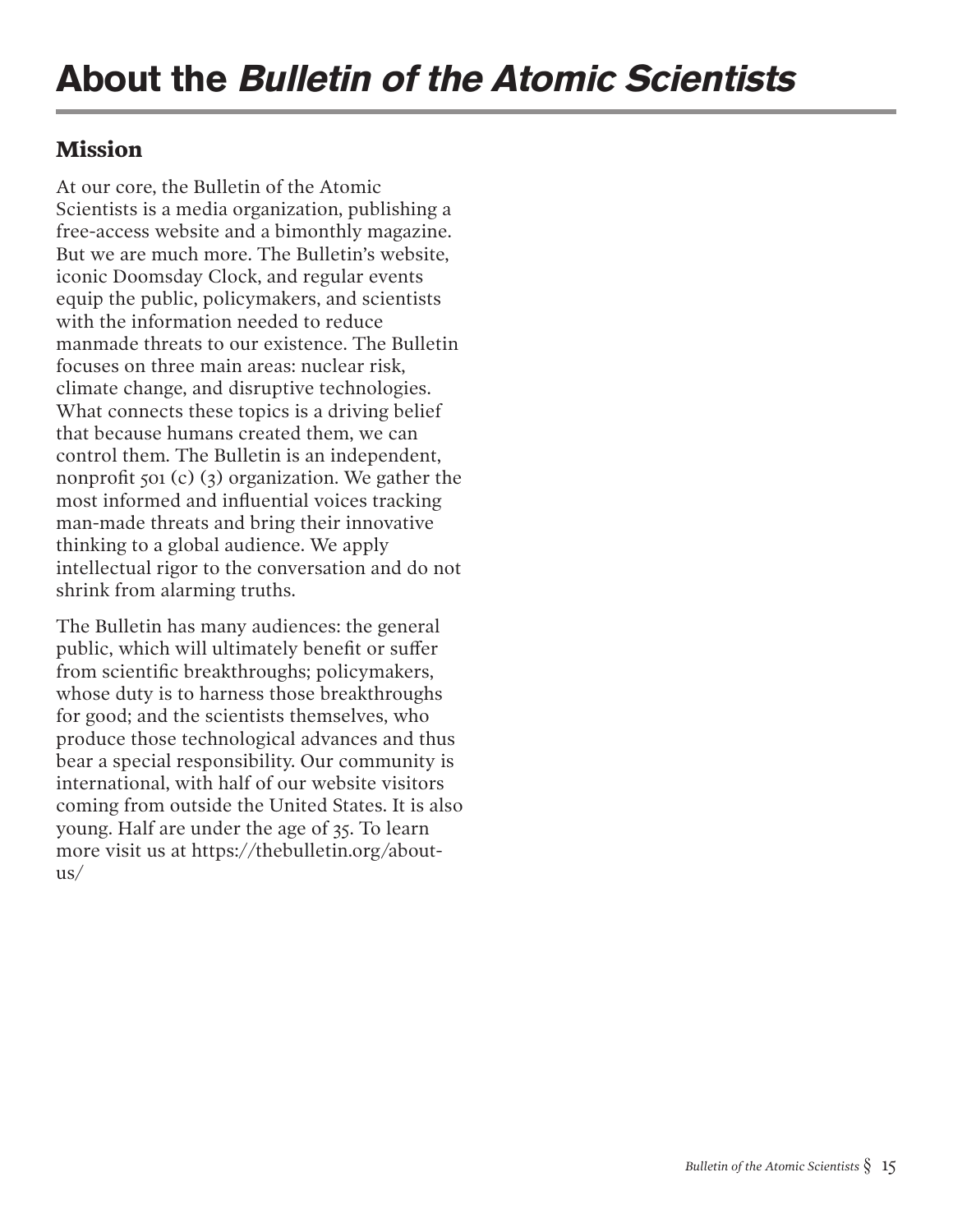2019 IT IS STILL 2 MINUTES TO MIDNIGHT

The "new abnormal" that we describe, and that the world now inhabits, is unsustainable and extremely dangerous. The world security situation can be improved, if leaders seek change and citizens demand it. It is two minutes to midnight, but there is no reason the Doomsday Clock cannot move away from catastrophe. It has done so in the past, because wise leaders acted under pressure from informed and engaged citizens around the world. Today, citizens in every country can use the power of the Internet to fight against social media disinformation and improve the long-term prospects of their children and grandchildren. They can insist on facts, and discount nonsense. They can demand action to reduce the existential threat of nuclear war and unchecked climate change. Given the inaction of their leaders to date, citizens of the world should make a loud and clear demand: #RewindTheDoomsdayClock.

2018 IT IS 2 MINUTES TO MIDNIGHT The failure of world leaders to address the largest threats to humanity's future is lamentable—but that failure can be reversed. It is two minutes to midnight, but the Doomsday Clock has ticked away from midnight in the past, and during the next year, the world can again move it further from apocalypse. The warning the Science and Security Board now sends is clear, the danger obvious and imminent. The opportunity to reduce the danger is equally clear. The world has seen the threat posed by the misuse of information technology and witnessed the vulnerability of democracies to disinformation. But there is a flip side to the abuse of social media. Leaders react when citizens insist they do so, and citizens around the world can use the power of the internet to improve the long-term prospects of their children and grandchildren. They can insist on facts, and discount nonsense. They can demand action to reduce the existential threat of nuclear war and unchecked climate change. They can seize the opportunity to make a safer and saner world.

2017 IT IS TWO AND A HALF MINUTES TO MIDNIGHT For the last two years, the minute hand of the Doomsday Clock stayed set at three minutes before the hour, the closest it had been to midnight since the early 1980s. In its two most recent annual announcements on the Clock, the Science and Security Board warned: "The probability of global catastrophe is very high, and the actions needed to reduce the risks of disaster must be taken very soon." In 2017, we find the danger to be even greater, the need for action more urgent. It is two and a half minutes to midnight, the Clock is ticking, global danger looms. Wise public officials should act immediately, guiding humanity away from the brink. If they do not, wise citizens must step forward and lead the way.

### 2016 IT IS STILL 3 MINUTES TO MIDNIGHT

"Last year, the Science and Security Board moved the Doomsday Clock forward to three minutes to midnight, noting: 'The probability of global catastrophe is very high, and the actions needed to reduce the risks of disaster must be taken very soon.' That probability has not been reduced. The Clock ticks. Global danger looms. Wise leaders should act—immediately."

2015 IT IS 3 MINUTES TO MIDNIGHT "Unchecked climate change, global nuclear weapons modernizations, and outsized nuclear weapons arsenals pose extraordinary and undeniable threats to the continued existence of humanity, and world leaders have failed to act with the speed or on the scale required to protect citizens from potential catastrophe. These failures of political leadership endanger every person on Earth." Despite some modestly positive developments in the climate change arena, current efforts are entirely insufficient to prevent a catastrophic warming of Earth. Meanwhile, the United States and Russia have embarked on massive programs to modernize their nuclear triads—thereby undermining existing nuclear weapons treaties. "The clock ticks now at just three minutes to midnight because international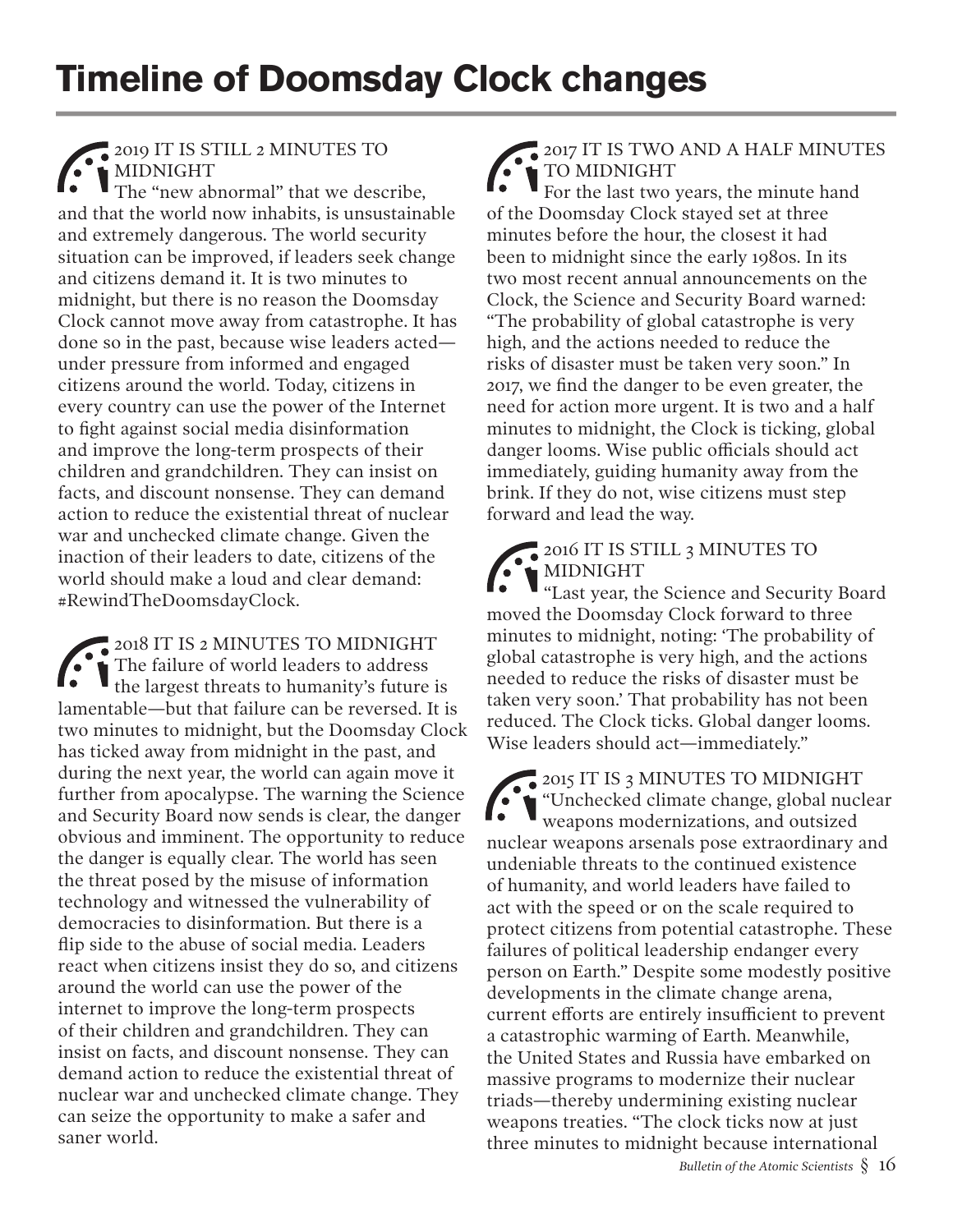leaders are failing to perform their most important duty—ensuring and preserving the health and vitality of human civilization."

2012 IT IS 5 MINUTES TO MIDNIGHT "The challenges to rid the world of nuclear weapons, harness nuclear power, and meet the nearly inexorable climate disruptions from global warming are complex and interconnected. In the face of such complex problems, it is difficult to see where the capacity lies to address these challenges." Political processes seem wholly inadequate; the potential for nuclear weapons use in regional conflicts in the Middle East, Northeast Asia, and South Asia are alarming; safer nuclear reactor designs need to be developed and built, and more stringent oversight, training, and attention are needed to prevent future disasters; the pace of technological solutions to address climate change may not be adequate to meet the hardships that large-scale disruption of the climate portends.

2010 IT IS 6 MINUTES TO MIDNIGHT International cooperation rules the day. Talks between Washington and Moscow for a follow-on agreement to the Strategic Arms Reduction Treaty are nearly complete, and more negotiations for further reductions in the U.S. and Russian nuclear arsenal are already planned. Additionally, Barack Obama becomes the first U.S. president to publicly call for a nuclear-weaponfree world. The dangers posed by climate change are still great, but there are pockets of progress. Most notably: At Copenhagen, the developing and industrialized countries agree to take responsibility for carbon emissions and to limit global temperature rise to 2 degrees Celsius.

2007 IT IS 5 MINUTES TO MIDNIGHT The world stands at the brink of a second nuclear age. The United States and Russia remain ready to stage a nuclear attack within minutes, North Korea conducts a nuclear test, and many in the international community worry that Iran plans to acquire the Bomb. Climate change also presents a dire challenge to humanity. Damage to ecosystems is already taking place;

flooding, destructive storms, increased drought, and polar ice melt are causing loss of life and property.

2002 IT IS 7 MINUTES TO MIDNIGHT Concerns regarding a nuclear terrorist attack underscore the enormous amount of unsecured—and sometimes unaccounted for—weapon-grade nuclear materials located throughout the world. Meanwhile, the United States expresses a desire to design new nuclear weapons, with an emphasis on those able to destroy hardened and deeply buried targets. It also rejects a series of arms control treaties and announces it will withdraw from the Anti-Ballistic Missile Treaty.

1998 IT IS 9 MINUTES TO MIDNIGHT India and Pakistan stage nuclear weapons tests only three weeks apart. "The tests are a symptom of the failure of the international community to fully commit itself to control the spread of nuclear weapons—and to work toward substantial reductions in the numbers of these weapons," a dismayed *Bulletin* reports. Russia and the United States continue to serve as poor examples to the rest of the world. Together, they still maintain 7,000 warheads ready to fire at each other within 15 minutes.

1995 IT IS 14 MINUTES TO MIDNIGHT Hopes for a large post-Cold War peace dividend and a renouncing of nuclear weapons fade. Particularly in the United States, hard-liners seem reluctant to soften their rhetoric or actions, as they claim that a resurgent Russia could provide as much of a threat as the Soviet Union. Such talk slows the rollback in global nuclear forces; more than 40,000 nuclear weapons remain worldwide. There is also concern that terrorists could exploit poorly secured nuclear facilities in the former Soviet Union.

1991 IT IS 17 MINUTES TO MIDNIGHT With the Cold War officially over, the United States and Russia begin making deep cuts to their nuclear arsenals. The Strategic Arms Reduction Treaty greatly reduces the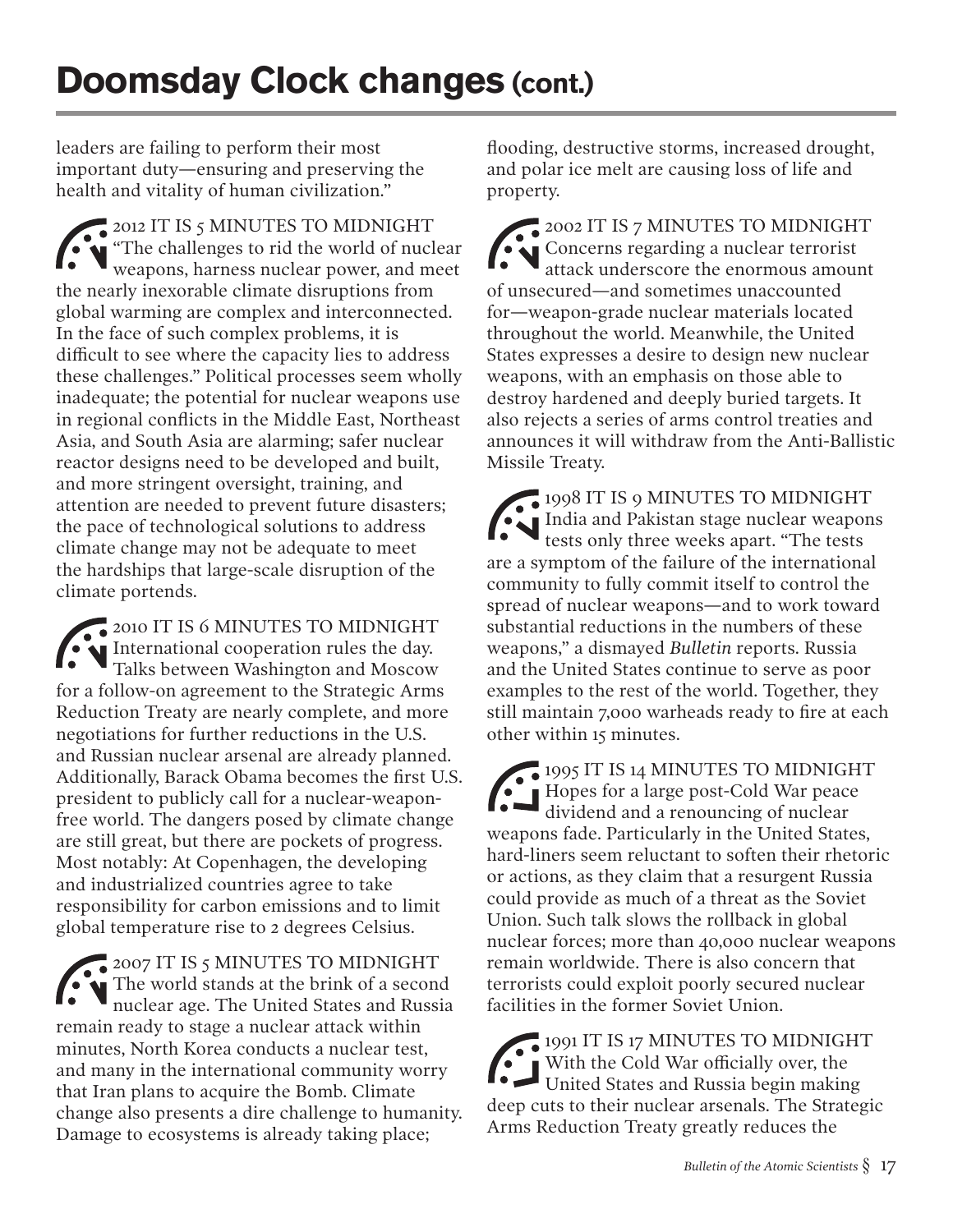## **Doomsday Clock changes (cont.)**

number of strategic nuclear weapons deployed by the two former adversaries. Better still, a series of unilateral initiatives remove most of the intercontinental ballistic missiles and bombers in both countries from hair-trigger alert. "The illusion that tens of thousands of nuclear weapons are a guarantor of national security has been stripped away," the *Bulletin* declares.

1990 IT IS 10 MINUTES TO MIDNIGHT As one Eastern European country after another (Poland, Czechoslovakia, Hungary, Romania) frees itself from Soviet control, Soviet General Secretary Mikhail Gorbachev refuses to intervene, halting the ideological battle for Europe and significantly diminishing the risk of all-out nuclear war. In late 1989, the Berlin Wall falls, symbolically ending the Cold War. "Fortyfour years after Winston Churchill's 'Iron Curtain' speech, the myth of monolithic communism has been shattered for all to see," the *Bulletin* proclaims.

1988 IT IS 6 MINUTES TO MIDNIGHT The United States and Soviet Union sign the historic Intermediate-Range Nuclear Forces Treaty, the first agreement to actually ban a whole category of nuclear weapons. The leadership shown by President Ronald Reagan and Soviet Premier Mikhail Gorbachev makes the treaty a reality, but public opposition to U.S. nuclear weapons in Western Europe inspires it. For years, such intermediate-range missiles had kept Western Europe in the crosshairs of the two superpowers.

1984 IT IS 3 MINUTES TO MIDNIGHT U.S.-Soviet relations reach their iciest point in decades. Dialogue between the two superpowers virtually stops. "Every channel of communications has been constricted or shut down; every form of contact has been attenuated or cut off. And arms control negotiations have been reduced to a species of propaganda," a concerned *Bulletin* informs readers. The United States seems to flout the few arms control agreements in place by seeking an expansive, space-based anti-ballistic missile capability, raising worries that a new arms race will begin.

1981 IT IS 4 MINUTES TO MIDNIGHT The Soviet invasion of Afghanistan hardens the U.S. nuclear posture. Before he leaves office, President Jimmy Carter pulls the United States from the Olympic Games in Moscow and considers ways in which the United States could win a nuclear war. The rhetoric only intensifies with the election of Ronald Reagan as president. Reagan scraps any talk of arms control and proposes that the best way to end the Cold War is for the United States to win it.

1980 IT IS 7 MINUTES TO MIDNIGHT Thirty-five years after the start of the nuclear age and after some promising disarmament gains, the United States and the Soviet Union still view nuclear weapons as an integral component of their national security. This stalled progress discourages the *Bulletin*: "[The Soviet Union and United States have] been behaving like what may best be described as 'nucleoholics'—drunks who continue to insist that the drink being consumed is positively 'the last one,' but who can always find a good excuse for 'just one more round.'"

1974 IT IS 9 MINUTES TO MIDNIGHT South Asia gets the Bomb, as India tests its first nuclear device. And any gains in previous arms control agreements seem like a mirage. The United States and Soviet Union appear to be modernizing their nuclear forces, not reducing them. Thanks to the deployment of multiple independently targetable reentry vehicles (MIRV), both countries can now load their intercontinental ballistic missiles with more nuclear warheads than before.

1972 IT IS 12 MINUTES TO MIDNIGHT The United States and Soviet Union attempt to curb the race for nuclear superiority by signing the Strategic Arms Limitation Treaty (SALT) and the Anti-Ballistic Missile (ABM) Treaty. The two treaties force a nuclear parity of sorts. SALT limits the number of ballistic missile launchers either country can possess, and the ABM Treaty stops an arms race in defensive weaponry from developing.